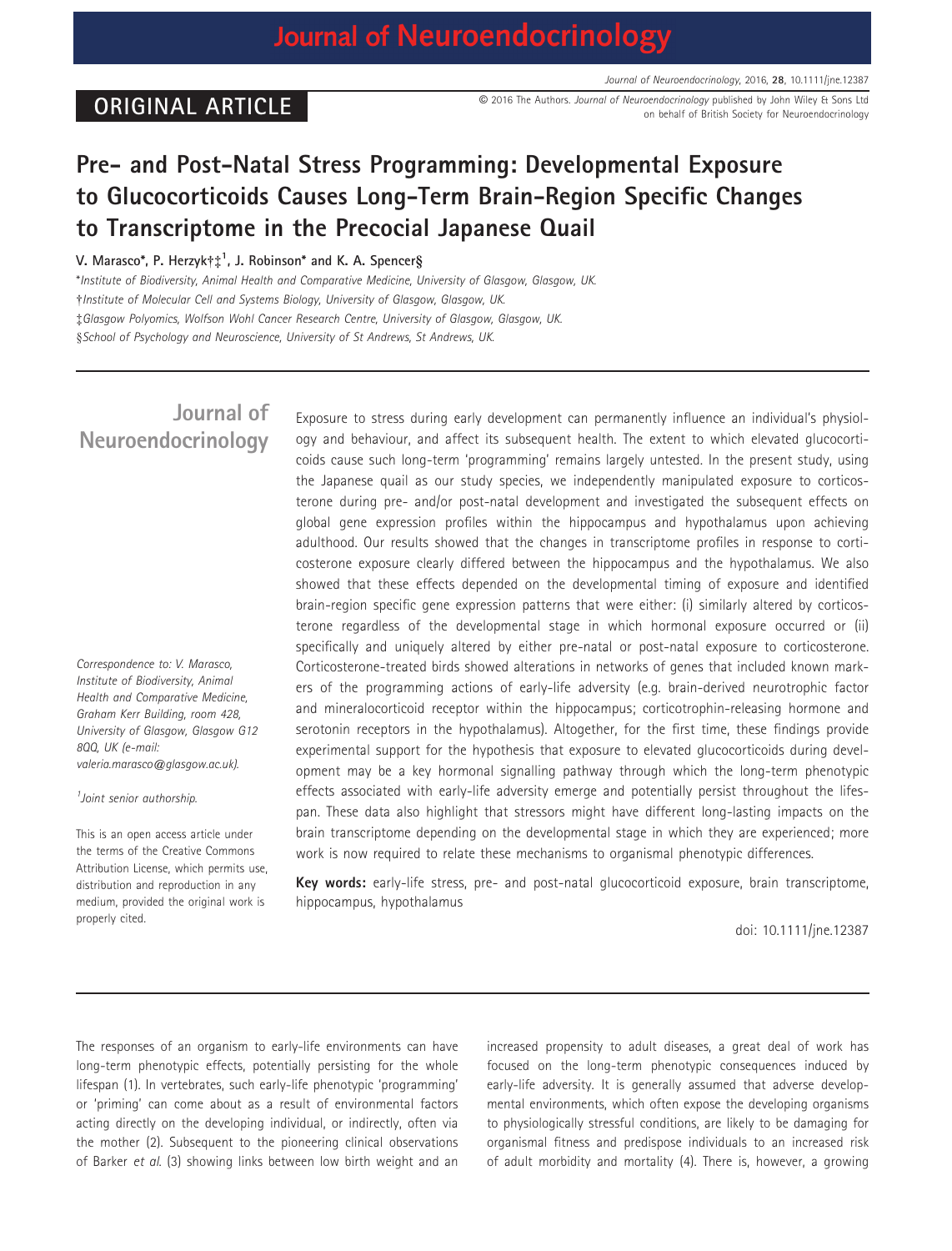body of experimental work on a range of vertebrate taxa suggesting that exposure to challenging environments in early life can have both positive and negative consequences on fitness outcomes (5,6). On the positive side, early-life adversity may induce preparative physiological responses (i.e. predictive adaptive responses) that could prime the growing individual to better cope with future environmental conditions (7). However, long-term costs may still arise as a result of unavoidable negative side effects or because of a mismatch between the expected and the encountered environmental conditions (1). Matching and mismatching challenges may have an especially important adaptive role when they occur in early life (8). Indeed, recent experimental work indicates that adult phenotypic variation on behavioural and physiological traits is also a function of the quality of the environments experienced across differing developmental periods (9–12).

The mechanisms underlying such phenotypic programming remain elusive. One of the main candidate mechanisms is the overexposure to glucocorticoid stress hormones that often occurs when animals are subjected to a wide range of both pre- and/or post-natal stressors (4,13). The hypothalamic-pituitary-adrenal (HPA) axis regulates both the production and secretion of glucocorticoids. These steroids bind to specific nuclear receptors [i.e. mineralocorticoid (MR) and glucocorticoid (GR) receptors] that are expressed throughout the brain and act as transcription factors (14). The hypothalamus and hippocampus, key regulatory brain regions within the HPA axis, are both particularly sensitive to the actions of early-life glucocorticoid exposure and express high concentrations of MR and GR receptors (14–16). In laboratory rats, pre-natal stressors have been shown to decrease hippocampal MR and GR receptors (17,18) and to increase the turnover of brain noradrenergic neurones into adulthood (19). Long-term changes in glucocorticoid receptors in the brain in response to pre- and post-natal stressors have also been demonstrated in other vertebrate species, such as birds (20,21). However, a growing line of evidence now suggests that the effects of early-life adversity in the brain are unlikely limited to single specific genetic targets. For example, global gene expression patterns (i.e. transcriptome profiles) were significantly altered in the hippocampus of adult rats as a function of variation in maternal care (22). In chickens, a variety of early-life adversities such as unpredictable light/dark rhythm, unpredictable access to food and intermittent social isolation, which are presumed to be associated with increased glucocorticoid levels, resulted in significant changes in the neural gene expression signature and similar directional changes were also observed in the offspring (23–25). The effects of these types of stressors on the brain transcriptome might be driven by the direct exposure to elevated glucocorticoids during development. To date, this idea remains experimentally largely untested. We also do not know the extent to which the effects of pre-natal stressors on the brain transcriptome might differ from those induced by post-natal stressors. Disentangling this experimentally requires independent manipulations during pre-natal and post-natal development.

The main aim of the present study was to examine the potential long-term effects of the independent and combined exposure to exogenous corticosterone (main glucocorticoid in birds) during pre- and post-natal development on brain-region-specific

transcriptome profiles within the hippocampus and hypothalamus. As our study species, we used the precocial Japanese quail, which ensured that controlled experimental manipulations were undertaken during individuals' development without the mother potentially compensating for them, given that the fertile eggs were artificially incubated and no maternal care was provided to the chicks. In the Japanese quail, maximal brain growth and maturation takes place during the pre-natal stages of development, similar to other precocial mammalian species such as the spiny mouse and guinea pigs. This is, however, in contrast to other mammalian models, such as mice and rats, which have altricial developmental modes and show relatively delayed neuronal developmental processes. Using our chosen precocial study species, we aimed to test three main predictions. First, that both pre- and post-natal exposure to corticosterone would induce similar alterations in the brain transcriptome across all the stress-exposed birds compared to the controls. Second, that the combined effects of both pre- and post-natal protocols would induce additive/cumulative gene expression changes as a result of 'potentiated' induced-phenotypic plasticity in the quail that experienced both pre- and post-natal exposure to corticosterone compared to those exposed to the stressful treatment during either pre- or post-natal development (8). In mammalian species, developmental timelines have been shown to be important contributory factors when analysing the effects of early-life stressful events in the brain (16). Also, pre-natal stressors can induce different effects on physiology and behaviour compared to post-natal stressors (9– 12). Therefore, our third prediction was that certain long-term alterations in the brain transcriptome would be specifically and uniquely dependent on either pre-natal corticosterone or postnatal corticosterone exposure.

#### Materials and methods

#### Animals and treatments

The Japanese quail (Coturnix coturnix japonica) used in the present study were also used in previous work to determine the short- and long-term effects of early-life exposure to glucocorticoids on the physiological phenotype (full details of experimental procedures and housing conditions have been reported previously) (10,11). Briefly pre-natal stress was mimicked by a single injection of corticosterone (B) into the yolk on day 5 of incubation. B-treated eggs were injected at the conical tip with 10 ul of a sterile solution of B (Sigma-Aldrich, St Louis, MO, USA; concentration B: 850 ng/ml; dose: 8.5 ng), whereas control eggs were injected with 10 µl of vehicle alone. This B dose elevated endogenous yolk B concentrations within 1.8 SD above the control yolks, which was determined using both a radioimmunoassay and liquid chromatography-mass spectroscopy (12). This increase of B is similar to previous avian work that manipulated B concentrations in the egg within the relevant physiological ranges (e.g. 26–27). Day 5 of incubation was chosen because this is the earliest point at which egg fertility can be reliably determined in the Japanese quail. Avian egg yolks are stratified in layers at laying and these layers break down after a few days of incubation, with the yolk becoming mixed. Our injection at day 5 therefore ensured that B levels were increased once yolk layers had ceased to exist. In the chicken, embryonic production of B is detected from around pre-natal day 8 (total incubation time of 21 days). However, embryonic B production at this time is via basal secretion by the adrenal glands and not under the influence of stress given that the HPA axis is not fully functional until the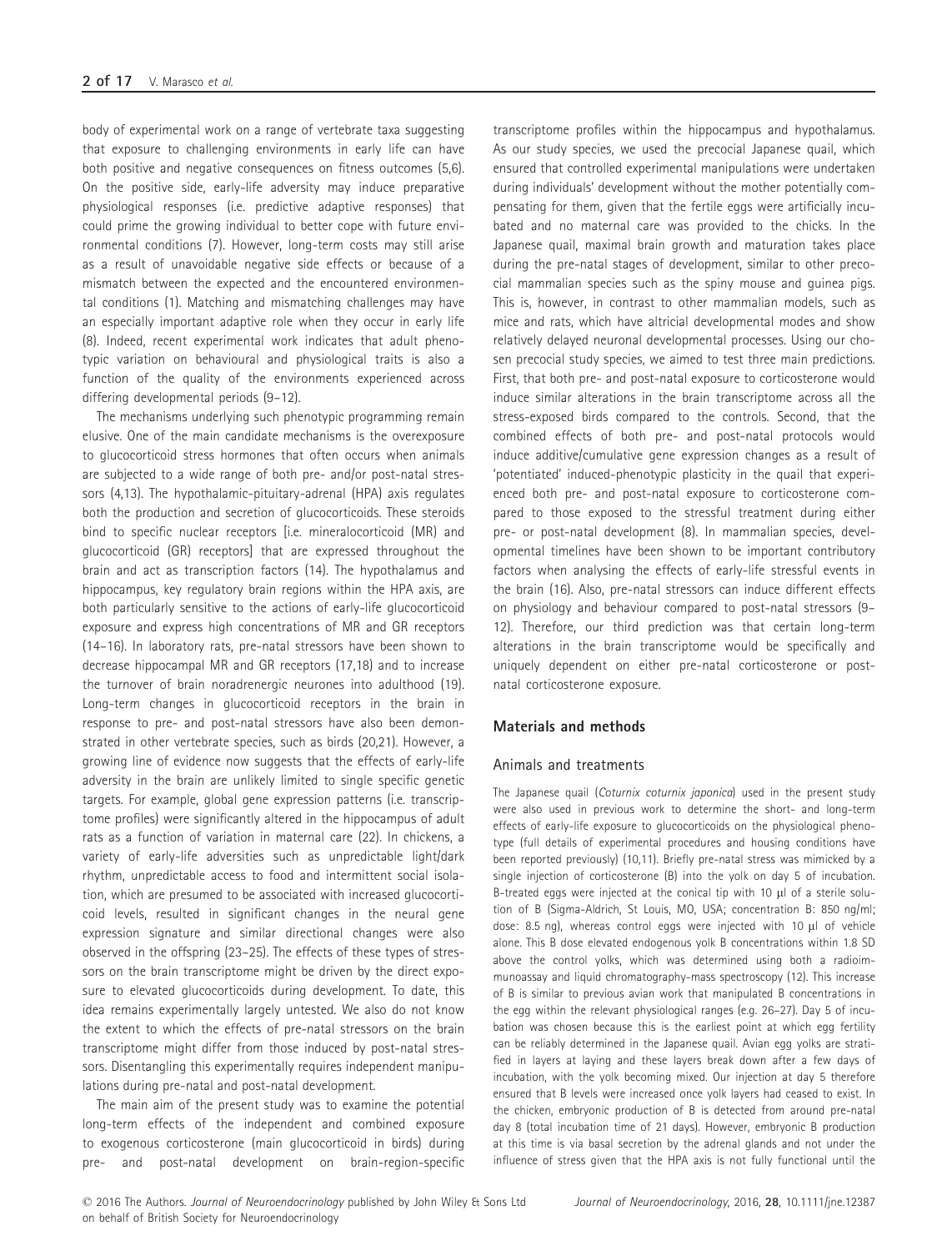second half of incubation, from pre-natal day 14 (28). Therefore, because our pre-natal protocol was performed within the first half of incubation (total incubation time 17–19 days), the experimental elevation of B was meant to predominantly reflect maternal stress. Hatched quail from each pre-natal treatment were subsequently randomly allocated to one of two post-natal treatment protocols: post-natal B treatment or post-natal control treatment. Age-matched quail were housed in four different treatment-specific enclosures. A brooding lamp was placed over each enclosure to ensure an appropriate initial brooding temperature of 35.5 °C, which was gradually decreased by 1–1.5 °C until post-natal day 19 when warming bulbs were switched off and the juveniles were subjected to the constant ambient temperature of 19 °C. Birds allocated to the post-natal B treatment were administered with a unique daily oral dose of B from post-natal day 5 to post-natal day 19 (B dose: 0.045 mg/day between post-natal day 5 and post-natal day 15 and 0.09 mg/day between post-natal day 16 to post-natal day 19), whereas birds allocated to the post-natal control treatment were given a single daily oral dose of vehicle alone. Doses were delivered using mealworms (Tenebrio molitor) injected with 10 µl of B solution dissolved in peanut oil (concentration B: 4.5 mg/ml between post-natal day 5 and postnatal day 15, and 9 mg/ml between post-natal day 16 and post-natal day 19) or with 10 µl of peanut oil alone. To confirm that each juvenile quail was eating a single mealworm/day, chicks housed in the same age treatment-specific enclosure were separated with transparent dividers during feeding. The post-natal B dosages were validated in previous work (10) and were within the relevant physiological ranges. Thus, there were four groups of experimental birds: (i) pre-natal and post-natal control birds (CC, n: female =  $9$ , male =  $14$ ); (ii) pre-natal B-treated and post-natal control birds (BC, n: female = 9, male = 6); (iii) pre-natal control and post-natal B-treated birds (CB, n: female = 10, male = 10); and (iv) pre-natal B treated and post-natal B treated birds (BB, n: female =  $9$ , male =  $8$ ).

At post-natal day 19, the juvenile quail were sexed by sexual dimorphic plumage and singly housed in 61  $\times$  46  $\times$  51 cm enclosures, in visual and auditory contact with conspecifics. Food (turkey starter crumbs; Dodson and Horrell, Kettering, UK) and water were available ad lib. Upon reaching adulthood, post-natal days 69–73, the birds were sacrificed by i.p. administration of 2 ml of Euthatal (sodium pentobarbital; 200 mg/ml; Merial Animal Health, Harlow, UK). All procedures were carried out under Home Office Project Licence 60/4068 and Personal Licence 60/12436.

#### Tissue collection

Post mortem (within 1 min after administration of Euthatal), birds were decapitated, and brains subsequently removed within (mean  $\pm$  SEM) 10.57  $\pm$  0.20 min post mortem. Dissected brains were immediately placed on dry ice and stored at  $-80$  °C for further dissection. To perform the dissections, the brains were placed ventral side up into a frozen custom made brain holder (Workshop, University of Glasgow, UK) with a 1-mm graduated scale, and a 2 mm thick coronal section was then obtained using two razor blades positioned approximately 4 mm from the rostral pole and 2 mm from the cerebellum. The cutting plane was adjusted to match as closely as possible the plane of the chicken brain atlas (29) (coronal brain sections interaural 2.08–2.56 mm), such that tissue collection was standardised across animals. Then, two equivalent bilateral punches (each with a diameter of 1 mm) were obtained from the hippocampus and one single (diameter 2 mm) was obtained from the basal hypothalamus that spanned the third ventricle. The obtained hippocampal and hypothalamic punches were then stored at  $-80$  °C until analysis.

#### RNA isolation and high-throughput RNA-sequencing

Total RNA was extracted using the Rneasy Microarray Tissue Mini Kit (Qiagen, Manchester, UK), with a DNase digestion step to remove DNA contaminants using RNase-Free DNase Set (Qiagen). Both purity and integrity of RNA were assessed, respectively, using a Nanodrop spectrophotometer (Thermo Fisher Scientific, Wilmington, DE, USA) and Agilent 2100 Bioanalyzer (Agilent Technologies, Santa Clara, CA, USA). Hippocampal and hypothalamic RNA concentrations (mean  $\pm$  SEM) were 158.86  $\pm$  6.89 ng/ $\mu$ l and 193.06  $\pm$  6.39 ng/ $\mu$ l, respectively; RNA integrity number (RIN) scores for the hippocampal and hypothalamic samples (mean  $\pm$  SEM) were 8.84  $\pm$  0.06 and 9.16  $\pm$  0.06, respectively.

Total RNA (i.e.  $RIN > 8$ ) extracted from the hippocampi and hypothalami of 48 randomly selected quail were used for the RNA-sequencing (RNA-seq). For each tissue, three RNA biological replicates were prepared by pooling RNA from four birds (two males and two females) per treatment. Each pool contained the same amount of RNA from each individual bird (500 ng each; 2000 ng in total). The same pools of individuals were used for each tissue. Birds sharing the same mother were avoided where possible within the same pool to control for potential pseudoreplication.

The RNA pooled samples were then processed for RNA-seq using standard TruSeqTM RNA Sample Preparation kit (Illumina, Little Chesterford, UK). Sequencing was performed on a Genome Analyzer IIX (GAIIX) platform at the Glasgow Polyomics facility (University of Glasgow, UK) using standardised procedures; full details are provided in paragraph 1.1, Supporting information. The sequencing run terminated after 76 cycles and yielded singleend reads with a maximum length of 76 bases.

#### Quantitative polymerase chain reaction (qPCR)

Using the same hippocampal RNA pools previously used for the RNA-seq, we also performed qPCR to measure gene expression for three selected genes showing relatively high fold changes in at least one treatment pairwise comparison in the RankProducts analysis: transthyretin (TTR); superoxide dismutase extracellular 3 (SOD3); and guanine nucleotide binding protein (G-protein), Gamma 11 (GNG11) (full methodological details are provided in paragraph 1.2, Supporting information).

#### Data analysis

#### Mapping of the RNA-seq reads

After standard quality check of the raw sequencing data (full details are provided in paragraph 1.3, Supporting information), the quail reads were aligned to the chicken (Gallus gallus) genome. This reference was chosen because: (i) there is a high degree of conservation between the quail and the chicken genome as confirmed by comparative mapping of macrochromosomes (30) and (ii) it provides the best quantitative annotation in comparisons with the zebra finch and the turkey. A recent study suggested that direct genome mapping outperforms de-novo based methods (31). We ackowledge the availability of the first assembled draft of the Japanese quail genome (32); however, lack of annotation file (e.g. GFF/GTF format) and transcriptome nucleotide sequence still make the use of these data difficult for RNA-sequencing analysis.

Preliminary alignments of our generated quail reads onto the chicken genome were performed to establish a reasonable compromise between the high number of aligned reads and the small number of reads mapped to more than one location in the genome (full details are provided in paragraph 1.4, Supporting information). The final alignment was performed using TopHat version 1.3.2 (33) using 36 bases long reads. TopHat was provided with: (i) The genomic sequence of the chicken reference genome (FASTA file 'galGal3';<http://genome.ucsc.edu>; International Chicken Genome Sequencing Consortium (2004), May 2006 release) and (ii) the chicken genome annotation (WASHUC2 release-65, GTF file Gallus gallus;<http://www.ensembl.org>). For the final TopHat runs, the default parameters were used, except for a few parameters as detailed in Table S1 (Supporting information).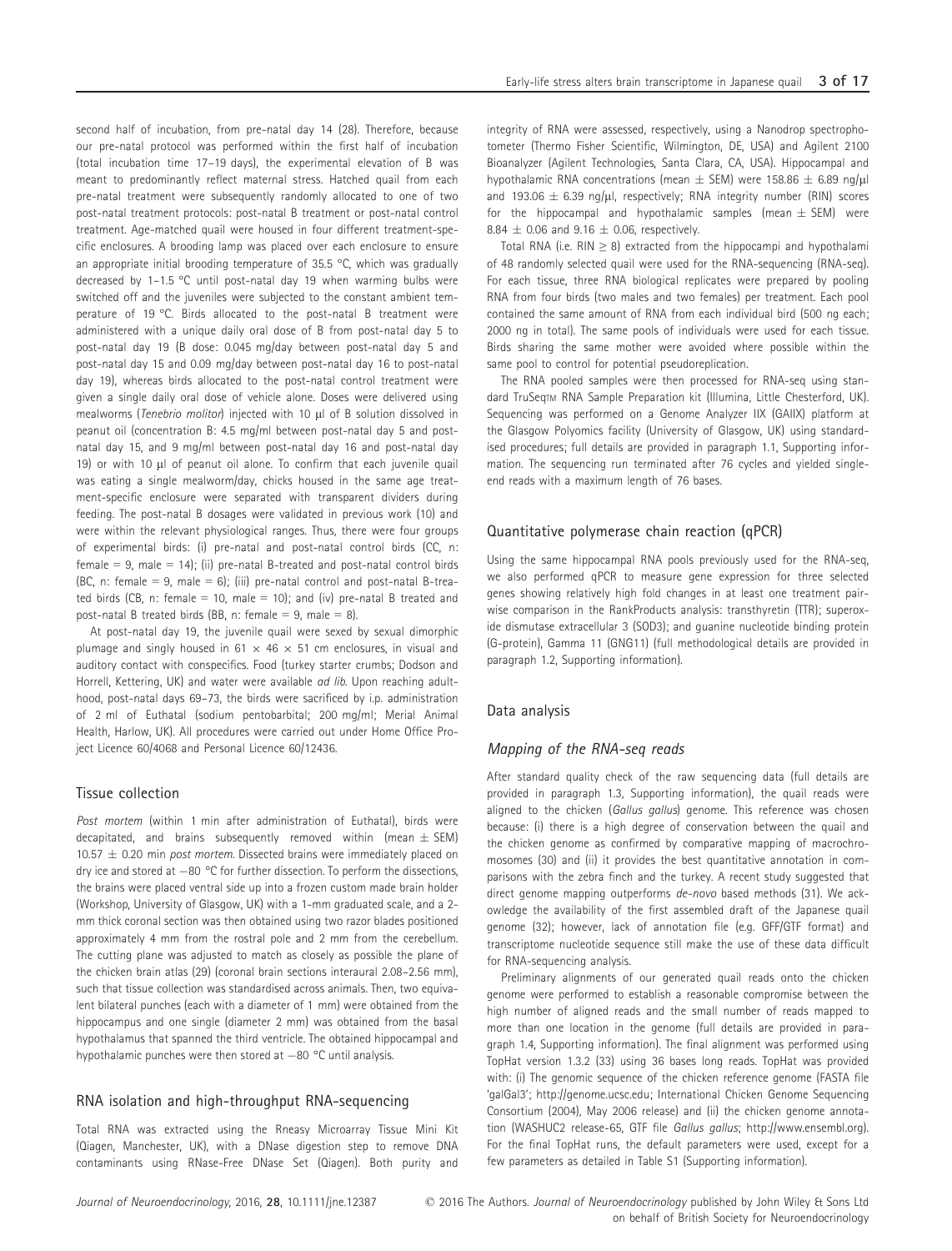#### Quantification and normalisation of expression signal

HTSEQ, version 0.5.3p9 (34) was used to count how many reads map to each gene. The software was provided with (i) the alignment files in BAM format and (ii) the chicken genome annotation in GTF format. The obtained raw counts were then normalised using the 75th percentile of nonzero count distribution within each sample in BAYSEQ, version 1.8.0 (35).

#### Differential expression analysis: RankProducts and vector analysis

#### **RankProducts**

The normalised counts were then transformed to log2 (normalised counts  $+$  32) to minimise deviation from constant variance across all the genes (36). We used principal component analysis (PCA) plots to reduce dimensionality of the data and to identify principal components along which variation of the data is maximal, and to assess similarities and differences among samples. RankProducts was used to detect differentially expressed genes (36,37) using the 'RankProd' package, version 2.28.0 [\(http://bioconduc](http://bioconductor.org)[tor.org\)](http://bioconductor.org) in R environment, version 2.14.2 (The R Project for Statistical Computing, Vienna, Austria). The tissue-specific data were analysed separately using a pairwise approach (i.e. all six contrasts per tissue). RankProducts was carried out using the 'data from single origin' option; ranks and P-values were calculated using 1000 permutations. The analysis controlled for the multiple testing error using the percentage of false-positives, which estimates the false discovery rate (FDR) (38).

#### Vector analysis

Vector analysis (39) was used to further process the results from the RankProducts analysis. Here, the difference in the response of each gene compared to either post-natal or pre-natal treatment with B was represented by a vector in a Cartesian plane where the orthogonal axes correspond to two developmental environments, namely pre- and post-natal. Subsequently, we established the gene behaviour depending on the size and orientation of such vector after vector summation was applied to all between-replicate comparisons. Therefore, we quantified the extent to which the expression of a given gene was modified in the adult quail by the independent or combined exposure to pre- and post-natal B within the different developmental environments. We performed two separate analyses in each tissue using genes filtered with FDR  $\leq$  0.10 criterion in the preceding RankProducts calculations applied to all six contrasts (i.e. 489 genes in the hippocampus and 302 genes in the hypothalamus). These two analyses were then compared in pairs (Fig. 1). The first analysis focused on interrogating the long-term responses of post-natal B given the pre-natal environments: (i) 'pre-natal exposure to B' using the contrast BB versus BC or (ii) 'pre-natal exposure to carrier only' using the contrast CB versus CC. The second analysis focused on interrogating the longterm responses of pre-natal B given the post-natal environments: (i) 'postnatal exposure to B' using the contrast BB versus CB or (ii) 'post-natal exposure to carrier only' using the contrast BC versus CC. The resulting data were then decomposed into classes according to the orientation of the representative vector and filtered using  $|Vsum| = 40$  and  $P = 0.05$  as cut-off values to keep statistically significant and high consistency data (Fig. 2). These cutoffs are indeed much more stringent compared to those used in the original vector analysis study (39). To confirm our three main predictions, we specifically focused analyses on the following four behavioural categories (full details on algorithm definitions are provided in the Supporting information, Table S2):

Category I – Pre- and post-natal B responsive genes: the genes that showed similar significant long-term responses in both the pre- and post-natal environments as a consequence of exposure to B regardless of the developmental stage in which the stressful treatment occurred (Fig. 2-I). These genes corresponded to those that were (i) significantly and similarly up- or down-regulated across all the B-exposed birds (i.e. BC, CB and BB) relatively to the controls (i.e. CC) and (ii) showed no significant cumulative effects of pre- and post-natal B;

Category II – Interacting pre- and post-natal B responsive genes (cumulative effect): the genes that showed (i) similar significant long-term responses to post-natal B in both the pre-natal environments and (ii) similar significant long-term responses to pre-natal B in both the post-natal environments. These genes corresponded to those that were altered (i) by both pre- and post-natal B (as in Category I) and (ii) by cumulative effects of pre- and post-natal B via elevating or attenuating expression depending on whether the



Fig. 1. Graphical representation, modified from Breitling et al. (39) of the vector analysis performed to examine (a) the long-term responses of post-natal corticosterone (B) exposure given the pre-natal environments [i.e. control (horizontal axis) or exposure to B (vertical axis)] and (b) the long-term responses of prenatal B given the post-natal environments (i.e. control or exposure to B). On the two axes are reported the log2-fold changes of genes in response to the developmental environments. (a) |Vsum| of two hypothetical vectors are reported: gene 1 (in red) is strongly up-regulated in both the environments (vector analysis class: 0 up, 1 up), whereas gene 2 (in green) is specifically and weekly down-regulated in the control environment (vector analysis class: 1 down, 0 unchanged). (a, b) The Cartesian plane is systematically subdivided into sectors corresponding to the following prototypical behaviours: genes that show inconsistent responses in either environments (unchanged, in white); genes that show similar responses in both environments (in blue); genes that show opposite (oppos.) responses in both environments (in red); and, finally, genes that are specifically down-regulated in one environment and not in the other one (in yellow).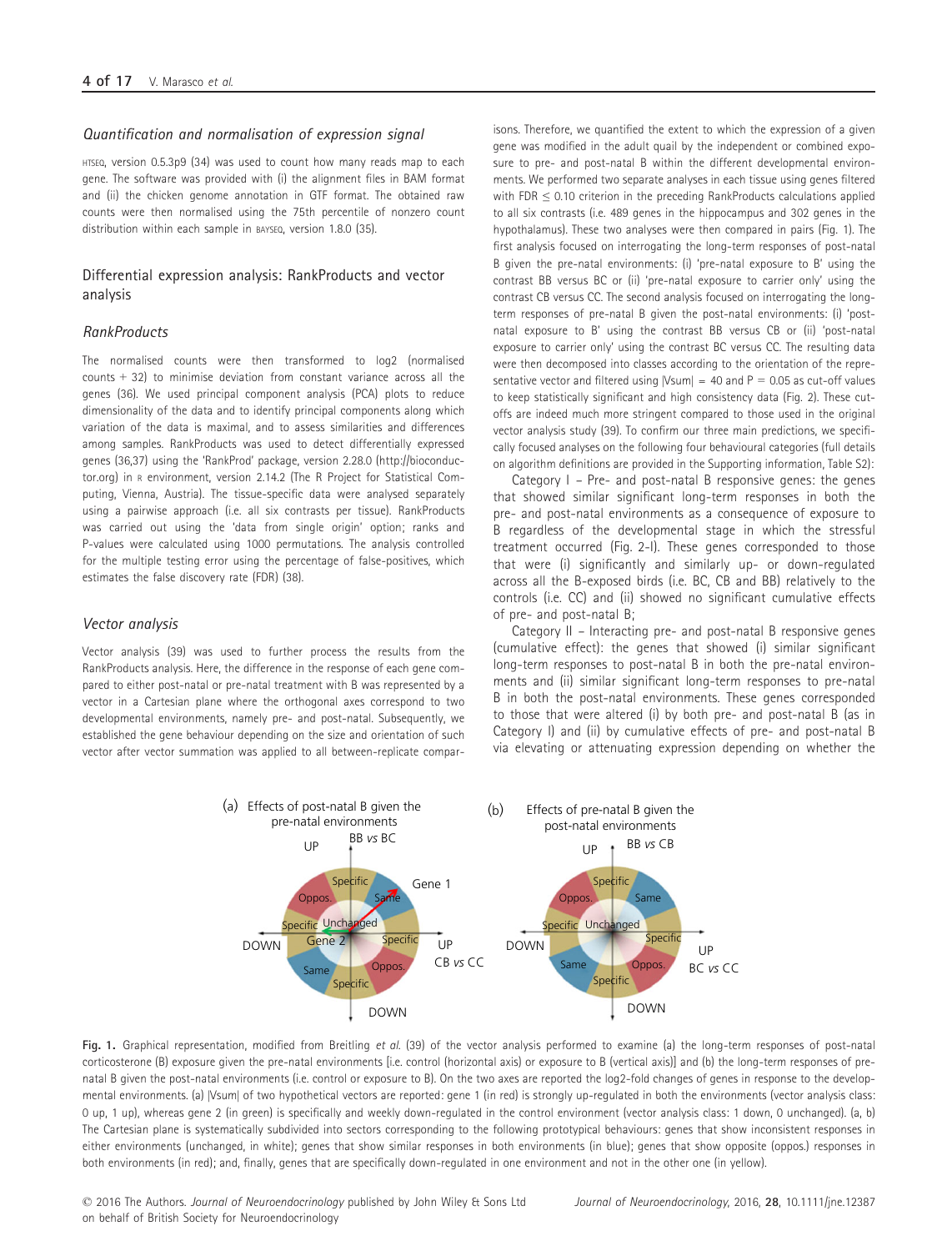

Fig. 2. Illustration of the behavioural categories (I, II, III, and IV) used to filter the vector analysis results. The stars represent the vectors |Vsum| of hypothetical genes: in red or green, respectively, the significant up-regulated or down-regulated genes in one or both the pre- and post-natal environments (|Vsum| ≥ 40 and P ≤ 0.05); in black, the genes whose responses were not significant specifically in one environment (|Vsum| ≤ 40 and P ≥ 0.05).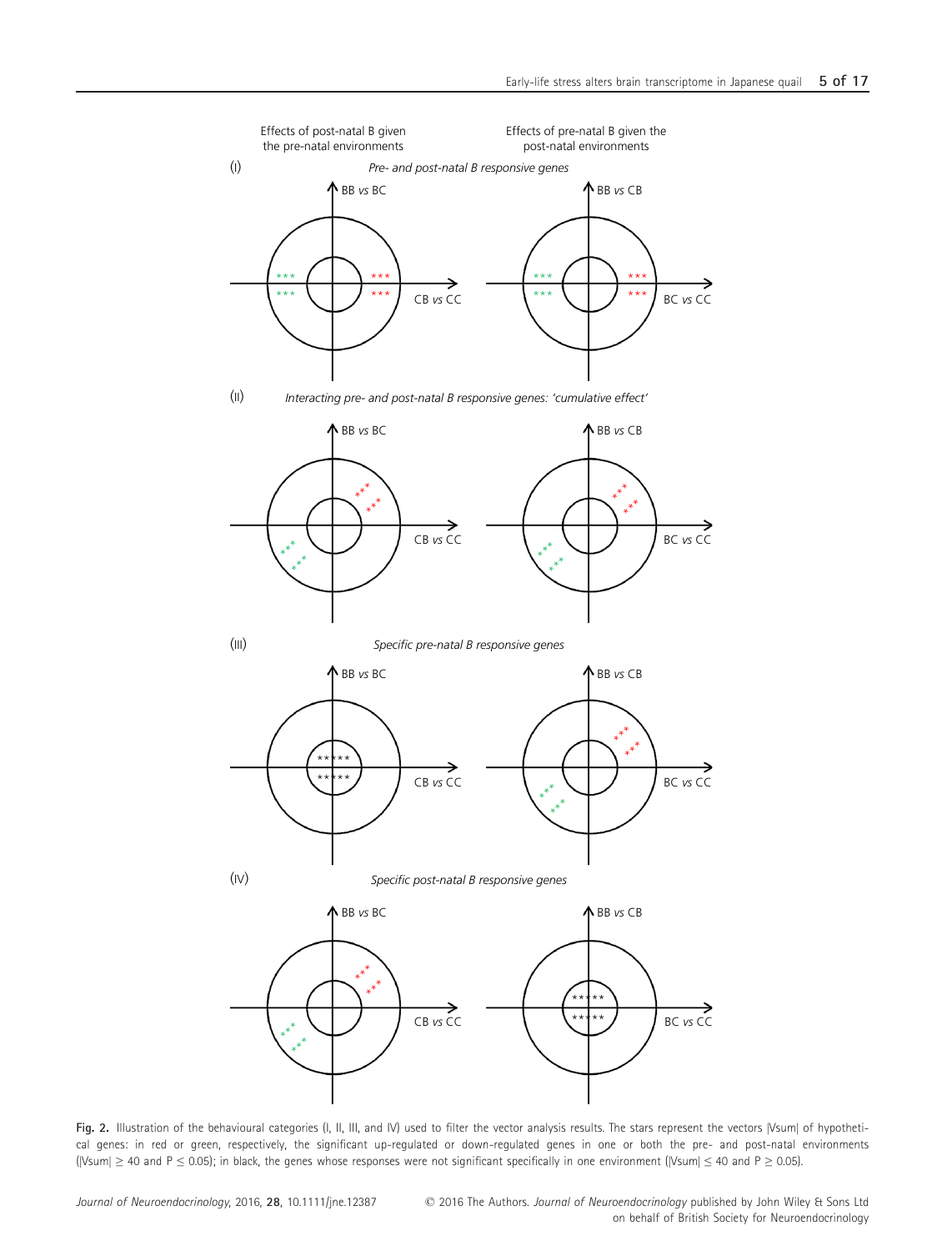fold changes BB/BC, BB/CB, BC/CC and CB/CC were all positive and similar, or all negative and similar (Fig. 2-II);

Category III – Specific pre-natal B responsive genes: the genes that showed (i) no response to post-natal B in either pre-natal environments and (ii) similar significant responses to pre-natal B in both the post-natal environments (Fig. 2-III);

Category IV – Specific post-natal B responsive genes: the genes that showed (i) similar significant responses to post-natal B in both the pre-natal environments and (ii) no response to pre-natal B in either post-natal environments (Fig. 2-IV).

#### Functional analysis

We used ingenuity pathway analysis (IPA) [\(http://www.ingenuity.com/prod](http://www.ingenuity.com/products/ipa)[ucts/ipa\)](http://www.ingenuity.com/products/ipa) to identify biological processes and molecular networks associated with the differentially expressed significant gene lists identified according to the vector analysis behavioural categories. Functional analyses in IPA were concordant with analyses using DAVID bioinformatics resources ([https://david.ncifcrf.gov/\) \(d](https://david.ncifcrf.gov/)ata not shown).

Ingenuity pathway analysis was performed only on the mostly populated gene lists within each tissue. In total, we performed two analyses: one by combining together the hippocampal genes in the behavioural category I and II, and the second one using the hypothalamic gene list in the behavioural category III. The grouping of the hippocampal gene lists belonging to categories I and II was biologically relevant because we incorporated together the genes that were similarly altered by both early-life stressful treatments (i.e. all these genes were significantly up- or down-regulated across the Bexposed birds compared to the controls). In IPA, each gene was mapped to its corresponding gene object in the ingenuity knowledge base (IKB) via ortholog mapping (to their vertebrate counterparts, mostly human, mouse and rat). The IKB converted each gene list into a shorter dataset of well-characterised, nonredundant 'focus' genes. These genes were then mapped to molecular networks in IKB on the basis of their inter-connectivity and ranked by scores, indicating the probability that a collection of genes equal to or greater than the number in a network was a result of chance alone.

#### Results

#### Raw data quality control

In both the hippocampal and hypothalamic samples, the accuracy of the reads was high overall throughout the sequencing runs (full details on the Phred quality distributions per sequencing cycle for all the 24 samples are provided in the Supporting information, Fig. S1).

#### Read alignment

Full details on key alignment metrics extracted from the TopHat outputs are provided in the Supporting information (Table S3). Briefly, between 56% and 62% of reads mapped to the reference genome, and between 52% and 57% represented unique hits. The number of reads spanning the predicted splice junctions corresponded to 6.4–7.2% of all mapped reads.

#### PCA

The PCA plot of all the RNA-seq samples clearly showed two tissue-specific expression patterns along PC1 (see Supporting information, Fig. S2). Separation of the hippocampal samples along the three PCs was less clear in both the hippocampal and hypothalamic samples (see Supporting information, Fig. S3). However, the PCA plot with only the hippocampal samples suggested a relatively good separation along PC3 across all the B-treated birds compared to the controls (see Supporting information, Fig. S3a), suggesting an overall effect of the treatment on hippocampal gene expression. The PCA plot with only the hypothalamic samples suggested a relatively good separation among CC, BC and BB samples along both PC1 and PC2 (see Supporting information, Fig. S3b).

#### **RankProducts**

The number of significant candidate genes revealed by RankProducts across all six pairwise contrasts in both the hippocampal and hypothalamic samples is shown in Table 1. The top 20 up- and down-regulated genes for each comparison in both the tissues are provided in the Supporting information (Table S4).

#### Hippocampus

In the hippocampus, the adult birds that experienced exposure to B during only pre-natal development showed the largest number of differentially expressed candidate genes in comparison to the controls (i.e. BC versus CC) (Table 1); the differences were skewed towards a repression of gene expression (231 down-regulated genes and 159 up-regulated genes) with fold changes for the down-regulated genes ranging from  $-18.2$  to  $-1.5$  (see Supporting information, Table S4a). The birds that experienced both pre- and postnatal stressful treatments also showed a relatively large number of differentially down-regulated genes compared to control birds (i.e.

Table 1. Number of Significant Genes (False Discovery Rate  $\leq$  0.10) that were Up- or Down- Regulated Across the RankProducts Pairwise Comparisons in the Hippocampus and Hypothalamus.

| Contrast<br>(1st class versus 2nd class) | Up-regulated genes<br>Under 1st class | Down-regulated genes<br>Under 1st class |
|------------------------------------------|---------------------------------------|-----------------------------------------|
| Hippocampus                              |                                       |                                         |
| BC versus CC                             | 159                                   | 231                                     |
| CB versus CC                             | 3                                     | 21                                      |
| BB versus CC                             | 19                                    | 127                                     |
| CB versus BC                             | $\overline{4}$                        | 10                                      |
| BB versus BC                             | 53                                    | 43                                      |
| BB versus CB                             | 43                                    | $\overline{2}$                          |
| Hypothalamus                             |                                       |                                         |
| BC versus CC                             | 56                                    | 32                                      |
| CB versus CC                             | 21                                    | 5                                       |
| BB versus CC                             | 159                                   | 22                                      |
| CB versus BC                             | 24                                    | 31                                      |
| BB versus BC                             | 117                                   | 19                                      |
| BB versus CB                             | 10                                    | 3                                       |

CC, pre-natal and post-natal control birds (CC); BC, pre-natal B-treated and post-natal control birds; CB, pre-natal control and post-natal B-treated birds; BB, pre-natal B treated and post-natal B treated birds.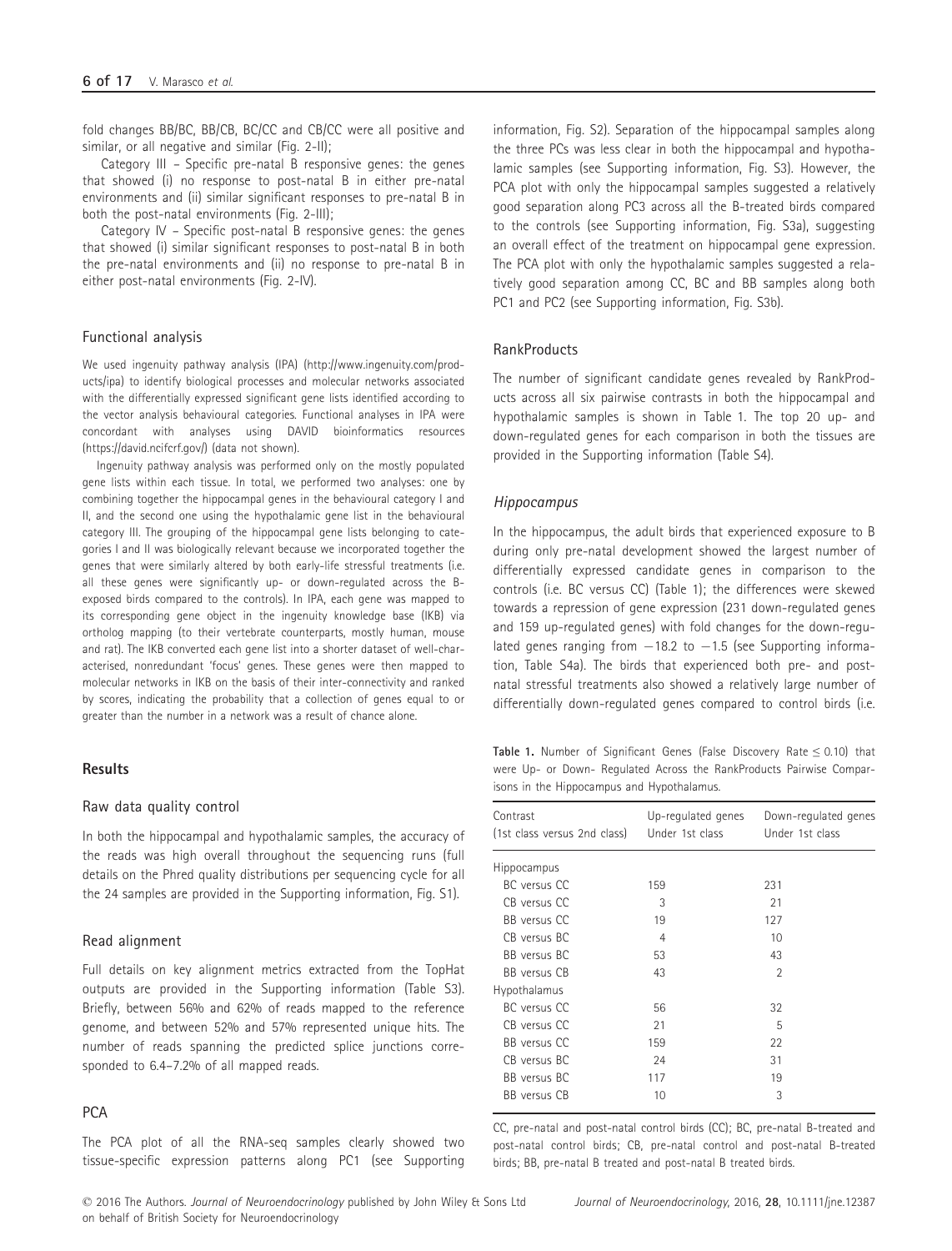127 down-regulated genes versus 19 up-regulated genes) with fold changes for the down-regulated genes ranging from  $-28.1$  to  $-1.6$  (see Supporting information, Table S4a).

#### Hypothalamus

In the hypothalamus, the comparisons between BB versus CC and BB versus BC showed the highest number of significantly expressed candidate genes (i.e. BB versus CC: 22 down-regulated genes and 159 up-regulated genes; BB versus BC: 19 down-regulated genes and 117 up-regulated genes) and, in contrast to what was observed in the hippocampus, the transcriptome differences were skewed towards an overall increase in gene expression changes in the BB birds relative to CC or BC birds with fold changes ranging from 5.1 to 1.4 (see Supporting information, Table S4b).

#### Vector analysis behavioural categories

A graphical representation of vector analyses data before partition into behavioural categories is provided in the Supporting information (Fig. S4). The number of genes that were filtered according to our vector analysis behavioural categories is reported in Table 2 and Figs 3 and 4 (a complete gene list per each category is provided in the Supporting information, Table S5).

#### Hippocampus

There were 53 genes in which the effects of early-life stress, regardless of timing, induced similar expression changes in the hippocampus across all the B-treated phenotypes compared to the controls (Fig. 3- I, Category I). The changes in expression estimates of such genes were skewed towards a down-regulation (40 genes were down-regulated and 13 were up-regulated). Interestingly, included amongst the upregulated genes are the genes encoding MR (nuclear receptor subfamily 3, group C, member 2 or NR3C2), brain-derived neurotrophic factor (BDNF) and  $Ca^{2+}$ -dependent activator protein for secretion 2 (CADPS2); a full gene list is provided in the Supporting information (Table S5a). There were 24 genes in which the combined long-term effects of pre- and post-natal B induced 'cumulative' changes in the hippocampus of the birds that experienced both early stress protocols: 23 genes were down-regulated and 1 gene was up-regulated (Fig. 3-II, Category II). Although there were 26 genes specifically and

Table 2. Number of Genes Belonging to Each Behavioural Category in the Hippocampal and Hypothalamic Samples.

| Behavioural category                                                   | Hippocampus | Hypothalamus |
|------------------------------------------------------------------------|-------------|--------------|
| I. Pre- and post-natal B<br>responsive genes                           | 53          | 13           |
| II. Pre-and post-natal B<br>responsive genes: cumulative effect        | 24          | 3            |
| III. Pre-natal B responsive genes<br>IV. Post-natal B responsive genes | 26<br>Ω     | 12<br>71     |

uniquely regulated by pre-natal B (Fig. 3-III, Category III), no genes were specifically regulated by post-natal B alone (Category IV). The changes observed in these pre-natal B responsive genes were strongly skewed towards a repression of their expression, with 25 genes down-regulated and 1 gene up-regulated. Among these down-regulated genes, there were hormone receptors, including the melanocortin receptors (type 4 and 5), growth hormone precursor and TTR.

#### Hypothalamus

By contrast to what was observed in the hippocampus, only a few genes ( $n = 13$ ; 9 of which were up-regulated and 4 down-regulated) showed the same dynamic responses to the pre- and postnatal B protocols compared to the controls (Fig. 3-I, Category I). Cumulative interacting changes in the birds that experienced the combined stress protocols were identified in only 3 genes (2 upregulated and 1 down-regulated) (Fig. 4-II, Category II). Although relatively few genes (12 genes: 8 and 4 genes were up- and downregulated, respectively) were specifically regulated by the exposure to B in ovo (Fig. 3-III, Category III), more genes (71 genes: 69 and 2 genes were up- and down-regulated, respectively) were specifically modulated by B administered during the post-natal development (Fig. 3-IV, Category IV). Among the genes specifically altered by the post-natal B protocol, there were hormone receptors implicated in the regulation of serotonin, somatostatin and corticotrophin-releasing factor (a full gene list is provided in the Supporting information, Table S5b).

#### Functional analysis

#### Hippocampus

Of the 77 genes submitted to IPA, 62 successfully mapped, and 53 of these were considered as nonredundant 'focus' genes with records in the IPA database (see Supporting information, Table S6a). The top 10 significant and enriched biological functions associated with the long-term and cumulative effects of early-life B exposure (regardless of timing) are shown in Fig. 5. 'Cancer' was the most represented function, with 57 genes, including BDNF, NR2C2 and CADPS2  $(1.99 \times 10^{-8} < P < 1.23 \times 10^{-2})$ . Individual genes such as BDNF, NR3C2 and CADPS2 were also found in multiple significant functions, including in the category 'Behaviour' because these genes are well known modulators of spatial memory, cognition, learning  $(2.73 \times 10^{-4} < P < 1.38 \times 10^{-2})$  (15). The network analysis revealed the existence of 3 significant networks with scores between 39 and 17, which together contained 41 out of 53 focus genes (Table 3). The top network (Fig. 6), which was associated with 'Psychological Disorders, Cardiovascular System, Development and Function, Hematological System Development and Function', contained 19 'focus' genes and included NR3C2, CAPPS2 and BDNF.

#### Hypothalamus

Out of 71 genes submitted in IPA, 60 successfully mapped, and 47 of these were considered as nonredundant 'focus' genes (see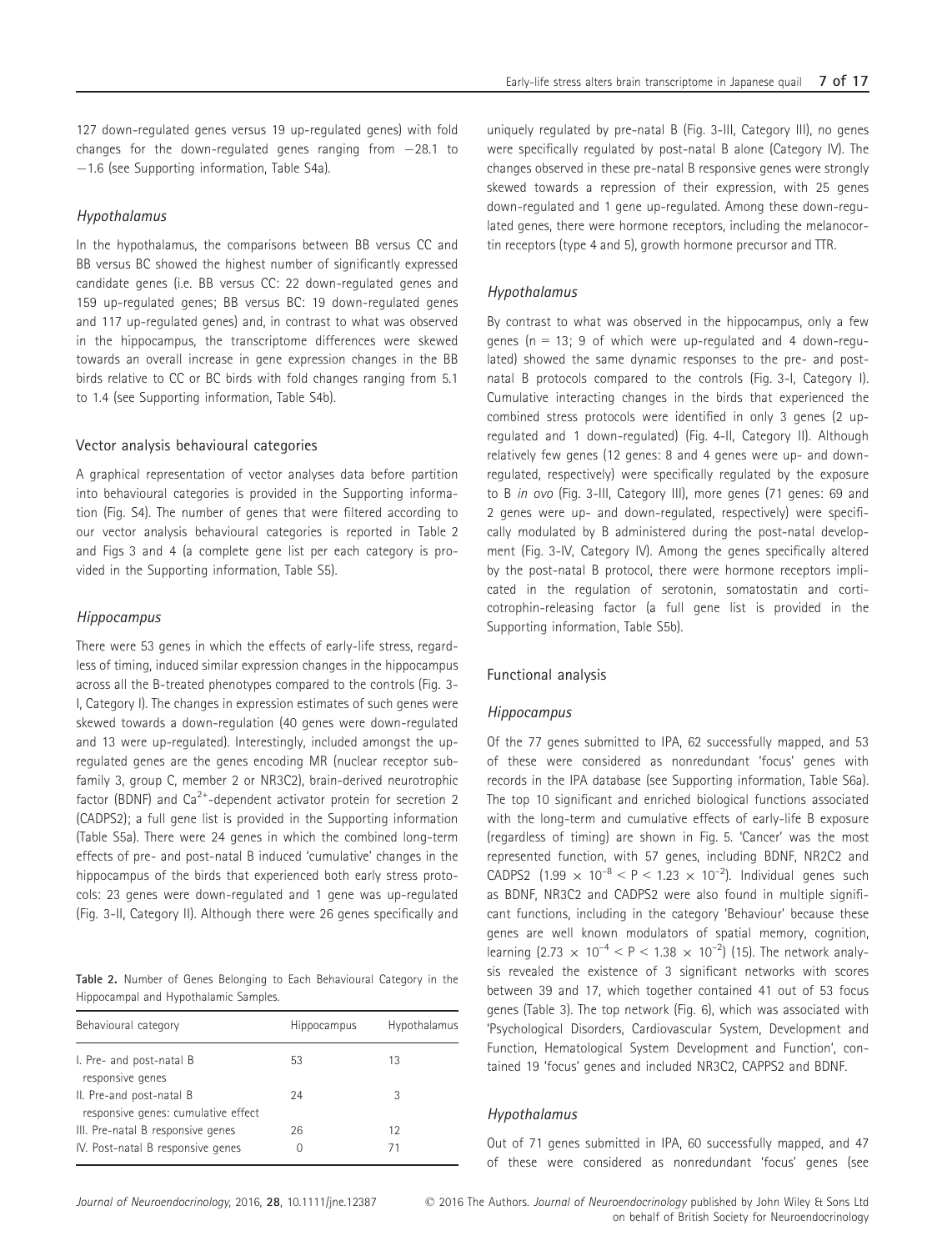

#### Hippocampus

Fig. 3. Significant up-regulated (red) and down-regulated (green) genes: in black, unchanged (nonstatistically significant differentially expressed genes) within the hippocampus filtered according to the behavioural categories I, II and III.

© 2016 The Authors. Journal of Neuroendocrinology published by John Wiley & Sons Ltd on behalf of British Society for Neuroendocrinology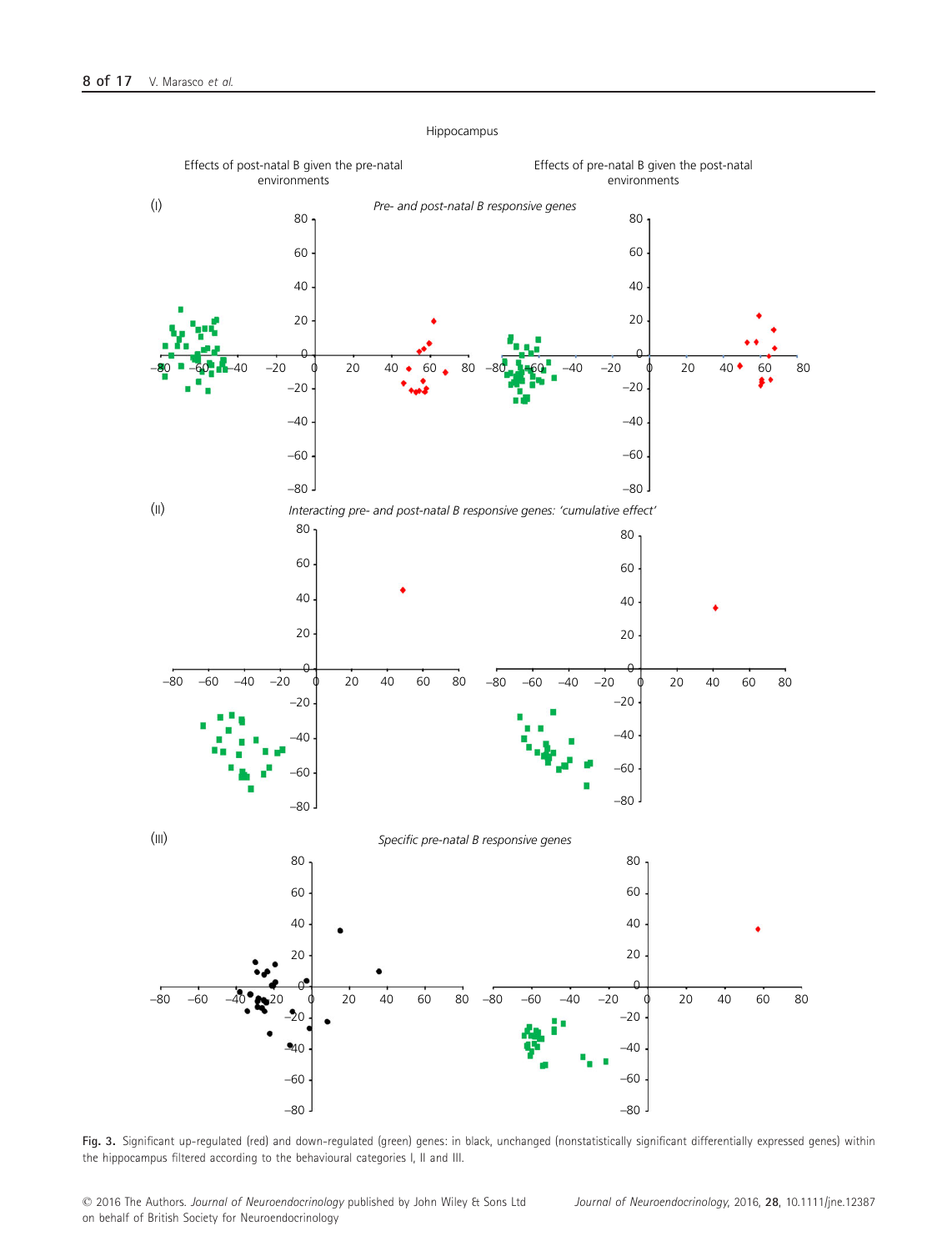

Hypothalamus

Fig. 4. Significant up-regulated (red) and down-regulated (green) genes: in black, unchanged (nonstatistically significant differentially expressed genes) within the hypothalamus filtered according to the behavioural categories I, II, III and IV.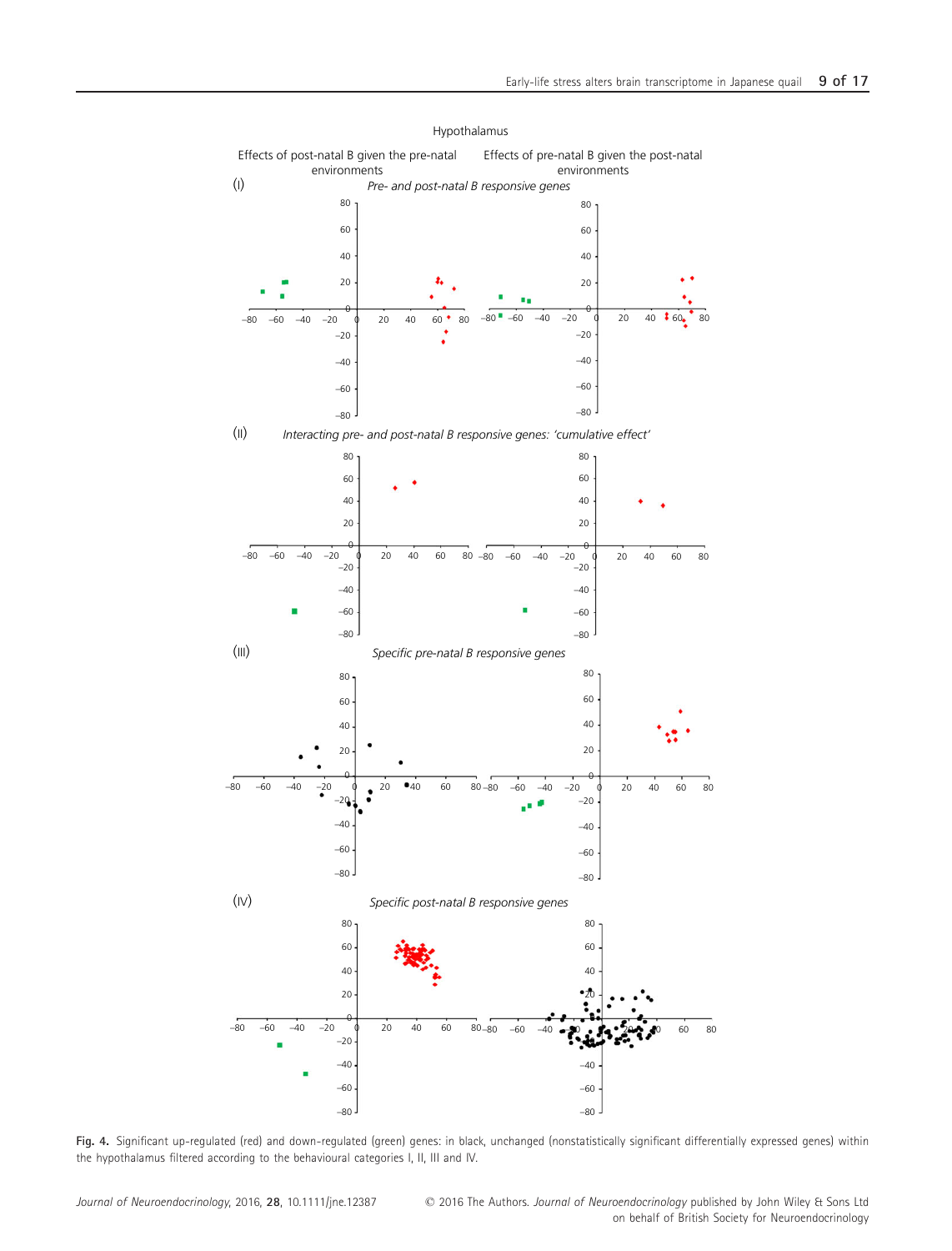Supporting information, Table S6b). The top 10 significant and enriched biological functions specifically and uniquely associated with the long-term effects of post-natal B exposure are shown in Fig. 7. Similar to the hippocampus, 'Cancer' was the most represented function, with 55 genes  $(1.66 \times 10^{-5} < P < 4.26 \times 10^{-2})$ . IPA identified four significant networks with scores ranging from 26 to 15, which together contained 47 out of 49 focus genes (Table 4). As shown in Fig. 8, the second most significant network (score: 24 and 13 'focus' genes) included the gene encoding the corticotrophin-releasing hormone receptor 2 (CRHR2) and the serotonin receptor HTR3A and was associated with 'Cellular Development, Cellular Growth and Proliferation, Hematological System Development and Function'.

#### qPCR

The three selected genes for qPCR (TTR, SOD3 and GNG11) showed concordant expression values (see Supporting information, Fig S5) and treatment pairwise directional fold changes with RNA-seq, with a few discrepancies for expression differences of low-intensity fold changes < 2 (see Supporting information, Fig S6).

#### **Discussion**

The findings reported in the present study indicate that Japanese quail exogenously exposed to the stress hormone corticosterone during pre- and/or post-natal stages of development showed distinct modifications in global gene expression patterns depending on the brain region (hippocampus and hypothalamus) and, most importantly, on the developmental stage at which the stressful treatment occurred. At least to some extent, the key results from



Fig. 5. Functional gene ontology using the pre- and post-natal B responsive and cumulative B genes in the hippocampus (vector analysis behavioural category I and II combined together). The top 10 functional groups with larger number of genes were categorised using Ingenuity Pathway Analysis software (IPA; [http://www.ingenuity.com/products/ipa\)](http://www.ingenuity.com/products/ipa).

function

Table 3. The Significant Networks Identified in the Ingenuity Pathway Analysis Using the Gene Lists Belonging to the Behavioural Category I and II in the Hippocampus.

| Network Score |    | Focus<br>genes  | Genes                                                                                                                                                                                                                                                                                                      |
|---------------|----|-----------------|------------------------------------------------------------------------------------------------------------------------------------------------------------------------------------------------------------------------------------------------------------------------------------------------------------|
|               | 39 | 19              | ALDH7A1, BDNF, CA3, CACNA2D3, CADPS2,<br>Calmodulin, CDH22, Cq, COL4A3, ERK1/2, Hdac,<br>Histone h3, HIVEP1, IQGAP2, KL, LRP2, MT1B,<br>NEUROD6, NFkB (complex), NPR3, NR3C2,<br><b>PRDM16, PSG5, SBSN, Secretase gamma,</b><br>SFRP1, SLC6A11, SPRED2, STAB2, STEAP1,<br>TACR1, TAS1R1, TIMP3, TP73, Vegf |
| 2             | 22 | 12              | ALK, APH1B, BASP1, CCS, CDH6, CDH18,<br>CDKN1B, CEMIP, CKB, COL8A1, DAZ2, DUSP9,<br>EIF5A, ESR1, FOLR1, GAS5, HIF1A, INHA,<br>KCNJ13, MEIS2, mir-140, MYO7A, OTX2,<br>PDZD2, PES1, PRSS23, PSEN1, RDH5, SLC38A2,<br>SLC6A20, SLC01C1, SOX2, TOP2B, TYRP1,<br>ZFHX3                                         |
| 3             | 17 | 10 <sup>2</sup> | ACSL5, ACY1, AGRN, ALDH9A1, AQP8, ATP7B,<br>COL14A1, CSAD, DBI, DCLRE1A, FASN, HKDC1,<br>HNF4A, HRASLS, HSD17B13JFI30, <b>IGDCC4</b> , IRF1,<br>ITIH3, KAL1, mir-28, PDP1, PPARD, RHPN2,<br>S100A2, SHISA5, SLC13A1, SMARCA4, SREBF1,<br>TDO2, TP53, TRIM24, USP22, VIPR1, WFIKKN2                         |

'Focus' genes are highlighted in bold (for the complete list, see the Supporting information, Table S6a).

the present study are in accordance with our predictions because we found two main treatment-dependent tissue-specific transcriptome profiles with (i) genes that responded in a similar way to both

© 2016 The Authors. Journal of Neuroendocrinology published by John Wiley & Sons Ltd on behalf of British Society for Neuroendocrinology

function

interaction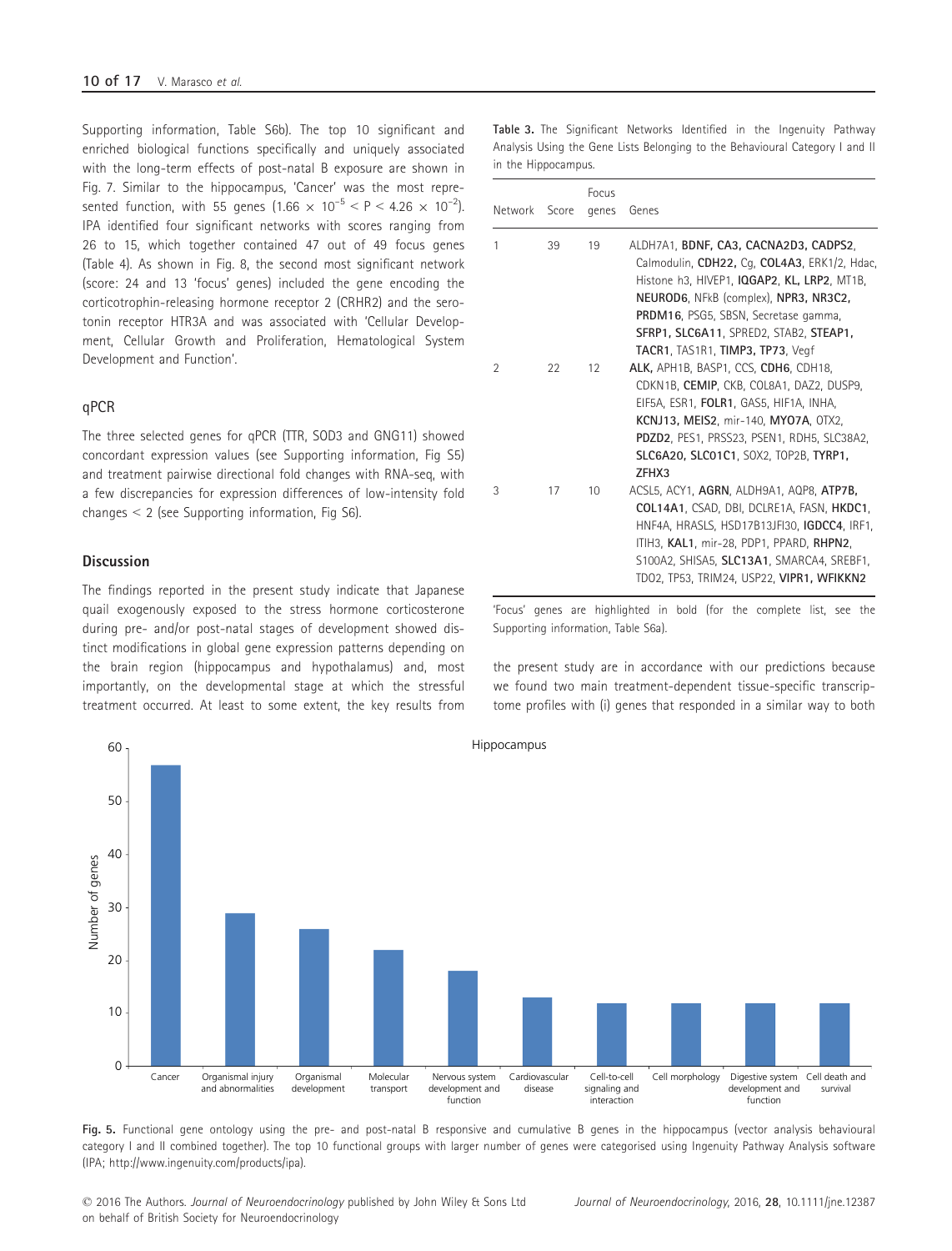

Fig. 6. Top significant network generated by ingenuity pathway analysis (IPA) showing the the down-regulated genes (green) and up-regulated genes (red) in the hippocampus (score: 39) in response to the overall and cumulative effects of pre- and post-natal exposure to B regardless of timing (gene lists obtained by vector analysis, behavioural categories I and II combined together). The network is displayed with nodes (i.e. genes) and edges (i.e. biological interactions among nodes); in white, the not user-specific genes added into the network as a result of interactions with the submitted (i.e. user-specific) genes. Solid lines connecting the genes indicate direct interactions between the nodes and dashed lines implied indirect interactions.

pre- and post-natal corticosterone, given that they were commonly differentially expressed across all the stress-exposed individuals compared to the control birds, or with (ii) genes that responded specifically and uniquely to one of the corticosterone treatment in the pre- or post-natal corticosterone-exposed birds compared to the pre- or post-natal control birds. As discussed below in detail, our final functional analyses revealed that part of such long-term treatment-dependent changes in the brain transcriptome involved functional networks of genes containing conserved regulatory targets of the vertebrate stress system, and including known markers of the programming actions of early-life adversity. Hence, our experimental data broadly support the hypothesis that overexposure to glucocorticoids during early life is highly likely to be a key driver and a co-evolved phenomenon underlying the long-term phenotypic 'memory' or 'storage' caused by a range of early-life adverse events (4). Importantly, the present study represents the first attempt to experimentally quantify transcriptome responses resulting from both pre- and/or post-natal stress exposure in a nongenomic model species using RNA-sequencing. We are aware of limitations of the present study because the analysis was limited to pooled RNA samples and we included both sexes within each biological pool. We have attempted to minimise these limitations by using a very conservative approach throughout the statistical analysis work-flow that allowed us to control for biological variability and to identify and focus the final functional analyses only on the most consistent responses of long-term genes to the early-life protocols on the basis of the specific biological questions addressed in the present study. Furthermore, our qPCR data on three selected genes in the hippocampal pooled samples showed highly similar expression signals and fold changes across the treatment groups, as demonstrated by RNA-seq. These patterns, although based on only three genes, are indicative of good technical reproducibility of the RNA-seq data. Nevertheless, the effects observed in the present study on certain target genes would need to be confirmed and biologically further validated in future experiments.

### Long-term transcriptome-dependent changes associated with exposure to corticosterone during development regardless of timing

Within the hippocampus, we found a relatively large number of commonly differentially expressed genes (i.e. 53 genes) among all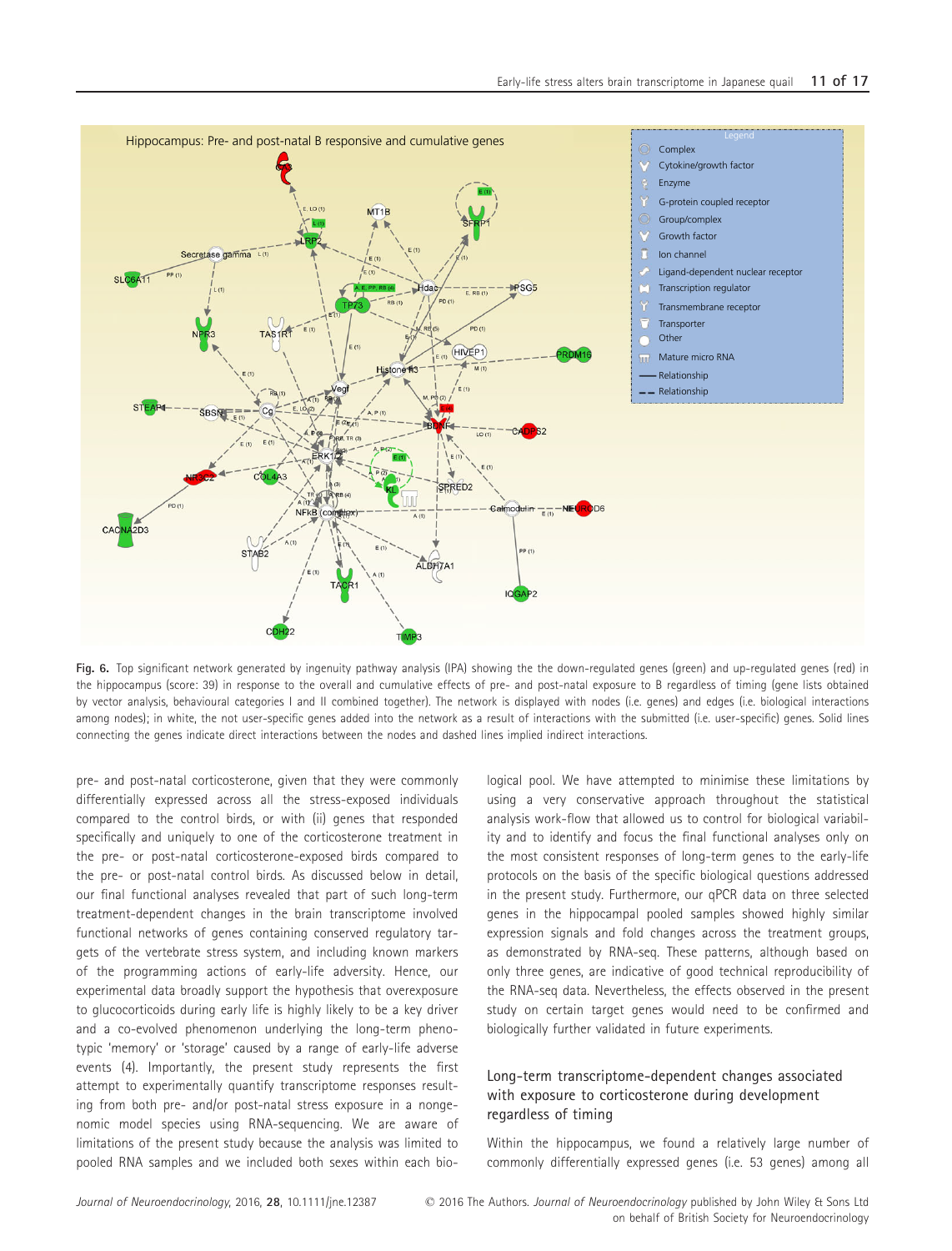

Fig. 7. Functional gene ontology for differentially expressed hypothalamic genes in response to post-natal exposure to B (vector analysis behavioural category IV). The top 10 functional groups with larger number of genes were categorised using Ingenuity Pathway Analysis software (IPA; [http://www.ingenuity.com/](http://www.ingenuity.com/products/ipa) [products/ipa\)](http://www.ingenuity.com/products/ipa)

the corticosterone-exposed birds compared to the controls (i.e. preand post-natal corticosterone sensitive genes, behavioural category I) and, of particular interest, there was a significant up-regulation of the genes encoding the genes MR and BDNF across all the corticosterone-exposed birds compared to the controls (Fig. 6). Furthermore, we also detected pre- and post-natal corticosterone sensitive genes (i.e. 24 genes) that were modified by the cumulative effects of both pre- and post-natal stressful treatments (behavioural category II). As a result of the biological similarities between these two behavioural categories, we grouped the gene lists together to perform the functional analysis and explored the underlying functional links. Importantly, both MR and BDNF clustered together in the most significant functional network (Fig. 6) via the extracellular signal-regulated kinase 1/2 (ERK1/2) pathway, which is known to mediate cell proliferation and apoptosis (40). The ERK1/2 pathway is also a redox-sensitive site (40), suggesting that the oxidative balance in the hippocampus was possibly altered in the treated birds. Indeed, corticosterone-exposed birds showed down-regulated expression of TYRP1 (tyrosinase-related protein 1) (Table 3), a gene implicated in antioxidant defences with respect to detoxifying hydrogen peroxide into water. Intriguingly, we have previously shown that the activity of the antioxidant glutathione peroxidase in the red blood cells was up to 50% higher in the preand post-natal corticosterone treated birds relatively to the controls at adulthood, and a marginal nonsignificant treatment increase in the activity of this enzyme (approximately 25%) was also detected in one of the brain tissue examined: the cerebellum (11). Effects such as these on the antioxidant machinery might have avoided rises in terminal damage products given that the levels of oxidative damage to proteins (i.e. protein carbonyls) did not differ across the treatment groups in both of the brain tissues examined (cerebellum and midbrain) and in the erythrocytes (11). However, linking the data from the present study to the latter work is not straightforward because oxidative balance varies among differing tissues, and there may not be any linear relationships between the levels of expression of antioxidant genes and actual antioxidant enzymatic activity. Nevertheless, it appears to be counterintuitive to speculate that the exposure to glucocorticoids during development can result in subsequent alterations in oxidative stress-dependent pathways within post-mitotic neuronal tissues. Whether or not such longterm adjustments could have consequences at the organismal level, affecting the probability of illness, longevity trajectories or reproductive performance, remains an open question. The over-expression of BDNF in the corticosterone-treated birds relative to the controls was directly associated with the over-expression of CADPS2, the gene encoding  $Ca^{2+}$  dependent activator protein for secretion 2. This was another interesting result given that, in mice, the latter protein is co-localised with BDNF in hippocampal neurones and promotes BDNF secretion in this brain region (41). Our data suggest that such a mechanism might be conserved in birds. In rats, hippocampal BDNF mRNA is altered by both pre-natal stress protocols, including maternal restraint, and post-natal stressful manipulations, such as maternal separation (42,43). Reproducing chickens subjected to an unpredictable food regime showed upregulated BDNF mRNA in the brain regions analysed (i.e. hypothalamus and pituitary pooled together) compared to controls, and the same directional change was also found in the offspring of the treated birds (23). Overall, our results for the hippocampal BDNF corroborate previous work and support the hypothesis that this neurotrophic factor may be a very important marker of early-life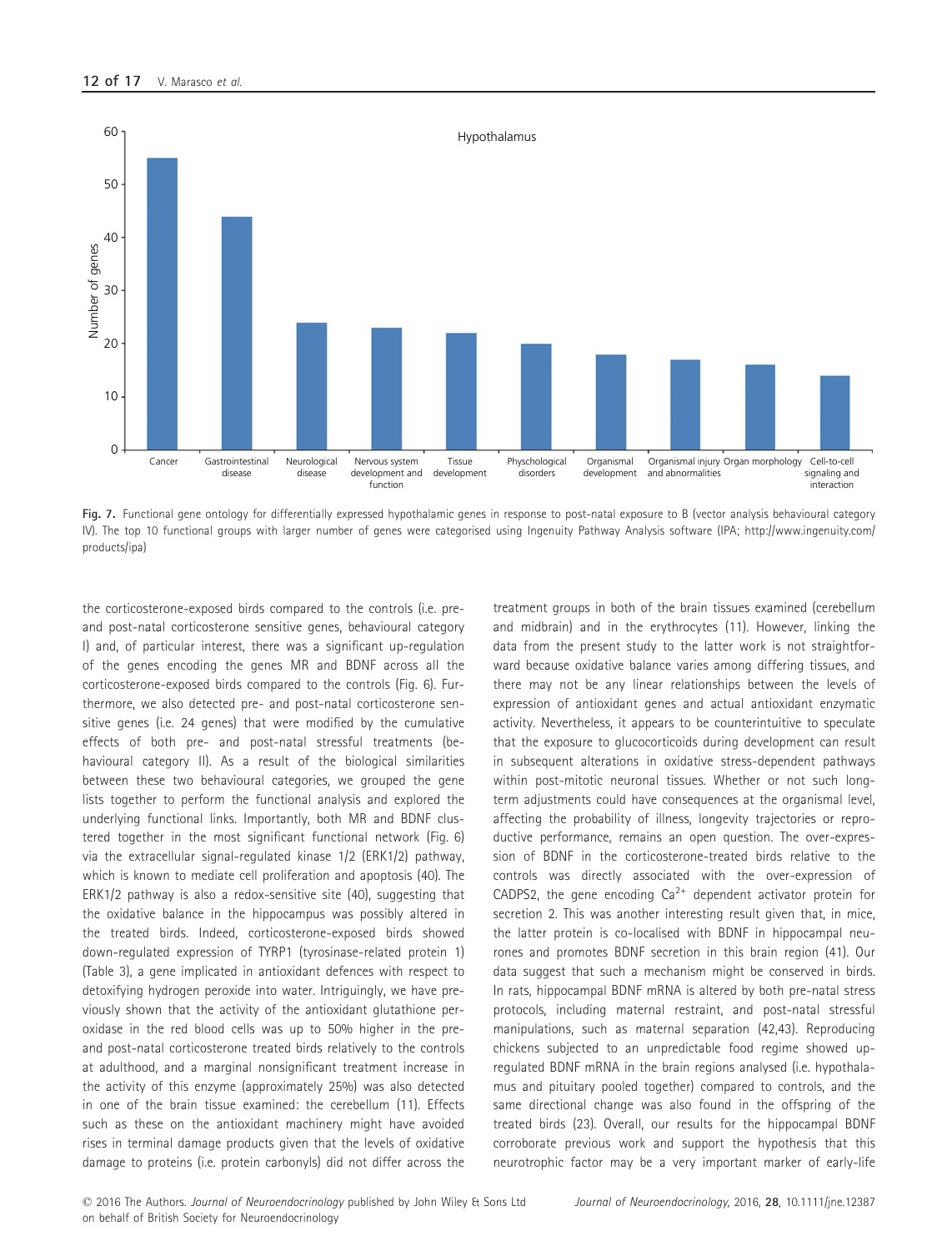Table 4. The Significant Networks Identified in the Ingenuity Pathway Analysis Using the Gene Lists Belonging to the Behavioural Category IV Hypothalamus.

| Network        | Score | Focus<br>genes | Genes                                                                                                                                                                                                                                                                                                                        |
|----------------|-------|----------------|------------------------------------------------------------------------------------------------------------------------------------------------------------------------------------------------------------------------------------------------------------------------------------------------------------------------------|
| 1              | 26    | 14             | ADORA1, Akr1c19, ALDH1A2, AMOTL2, ANTXR1,<br>AR, CDKN1B, CHST12, CISD1, COL4A2, CTNNB1,<br>DACH2, DPEP1, DUSP9, FILIP1L, FSH, IL5,<br>KCNJ4, KCTD11, LMO7, LRRK1, MAGEA11,<br>mir-224, MRAS, MSMB, MT1L, PCCA, RASL11B,<br>RGS12, SEMA5A, SPCS2, TGFB1, TMEM97,<br><b>TP53, TYRO3</b>                                        |
| $\overline{2}$ | 24    | 13             | ADAM8, AHR, CEACAM3, CHST2, CNKSR2,<br>COL12A1, COL9A1, COLQ, CRHR2, DCLK3,<br>DGKI, EMX1, FN1, GABRA5, HDAC4, HTR3A,<br>IL2, Integrin alpha 5 beta1, ITGAM, KRT34, LAG3,<br>LRMP, MAGEA3/MAGEA6, MAPK1, PCDH8,<br>PLXDC1 POU3F4 SATB1, SHH, SLC16A5, SPSB1,<br>SUN2, TNF, TPH2, ZNF318                                      |
| 3              | 19    | 11             | AGAP2, Akt, ARHGEF2, ARHGEF6, ARPP21,<br>ATP1B2, BAIAP2, CACNA1B, CACNA2D1,<br>CRTAC1, EPB41L3, ERG, GRIN2A, GRM2, GRM3,<br>HTT, KCTD12, KCTD16, MFSD4, MPEG1, NGEF,<br>PACSIN2, PIK3R6, PREX2, PTPN4, PTPN5,<br>RASD2, RPH3A, RSU1, SCGB3A1, SPTBN5,<br>ST8SIA6, TRAF2, TRIM3, Vegf                                         |
| 4              | 15    | 9              | ABCC2, ABCG5, ABCG8, BHLHE22, BHLHE40,<br>CDHR2, Cg, CLOCK, CUL5, CYP27A1, EPHA3,<br>FHL1, GIP, HES6, HNF4A, HSD11B2, ID1, INS,<br>KCNS1, miR-30c-5p (and other miRNAs w/seed<br>GUAAACA), NEUROD6, OXT, PERP, RNA<br>polymerase II, SATB2, SDHC, SLC20A1, SLC25A1,<br>SLC27A2, SORBS1, Sprr2f, SRR, SSTR5, TENM4,<br>ZBTB18 |

'Focus' genes are highlighted in bold (for the complete list, see the Supporting information, Table S6b).

stress in birds, as it is in mammals. In mammals, decreased BDNF levels are assumed to impair hippocampus-related learning (44) and can alter anxiety-like behaviours (45). A study in the zebra finch showed that reduced mRNA expression of MR in the hippocampus can be linked with impaired spatial cognition in birds selected to respond to an acute stressor with high plasma corticosterone levels (46). Hence, it is plausible that the combined over-expression of both hippocampal BDNF and MR mRNA levels in the early-life corticosterone-exposed quail might have triggered adaptive coping strategies to prevent potential hippocampal learning impairments or increased anxiety-like behaviours. Future studies combining gene expression measurements with behavioural tests would be needed to test this possibility.

In the hypothalamus only, the number of genes incorporated into the behavioural category I and II was limited (13 and 3 genes, respectively) and, hence, commonly up- or down-regulated across all the corticosterone-exposed birds relative to the controls. These results may be indicative of a limited power in the analyses as a result of the small sample size, or might actually reflect a true biological effect suggesting that, in the Japanese quail, transcriptome changes in the hypothalamus, in contrast to that observed in the hippocampus, are strictly dependent on the developmental stage in which the stressor is experienced.

It should be noted that, although the gene MR in the hippocampus was affected by the early-life stress protocols, no effect of the developmental environment was detected for the gene encoding GR in either of the brain regions. GR, together with MR, has a key role in mediating the vertebrate stress response (14). This was somewhat unexpected in light of our previous study showing that developmental exposure to pre- and post-natal corticosterone altered acute stress responses in adulthood in our full experimental population, with the pre-natally exposed birds showing heightened stress responses, whereas such an effect was not observed in the birds exposed to both pre- and post-natal corticosterone (10). Such apparent discrepancies may be explained because, in the present study, the birds were tested only under baseline nonstressful conditions. Under such conditions, only MR remains tonically activated by basal glucocorticoid levels and it is especially active in the hippocampus (14). This possible explanation is supported by a previous study in the chicken showing that the long-term effects of earlylife adversity (i.e. intermittent social isolation) on the brain transcriptome differed depending on whether the animals were tested at baseline or after restraint stress (25). Future studies should take these environmental-context dependencies into account when attempting to interpret physiological, behavioural and transcriptome measurements.

### Long-term transcriptome-dependent changes associated with either pre-natal or post-natal exposure to corticosterone

Relatively fewer genes (i.e. 26) compared to those incorporated in the previous behavioural categories were specifically and uniquely regulated by pre-natal corticosterone exposure in the hippocampus to perform a functional analysis (i.e. pre-natal corticosterone sensitive genes, behavioural category III). However, it is worth noting the down-regulation across the pre-natally treated quail (in comparison with the pre-natal controls) of the gene transthyretin (TTR), the carrier of thyroid hormones and retinal binding protein in the cerebrospinal fluid. Such a pre-natal specific treatment effect might be very important given that the expression of this gene in the rat brain is controlled by MR and GR receptors (47) and can be altered by early-life experience, such as maternal separation (48). This result also suggests that pre-natal exposure to corticosterone can alter multiple hormonal signalling pathways linked with the HPA axis. Our pre-natal protocol was designed to mimic higher embryonic exposure to glucocorticoids of maternal origin, given that chronically stressed mothers deposit higher levels of corticosterone in the yolk compared to control mothers (e.g. 26). However, we do not know the extent to which this presumed long-term maternal effect on the offspring brain transcriptome should be uniquely attributable to passive and indirect maternal coding signals or is the result of interacting responses of the embryos' own physiology to maternal stress. We need more studies clarifying the ontogeny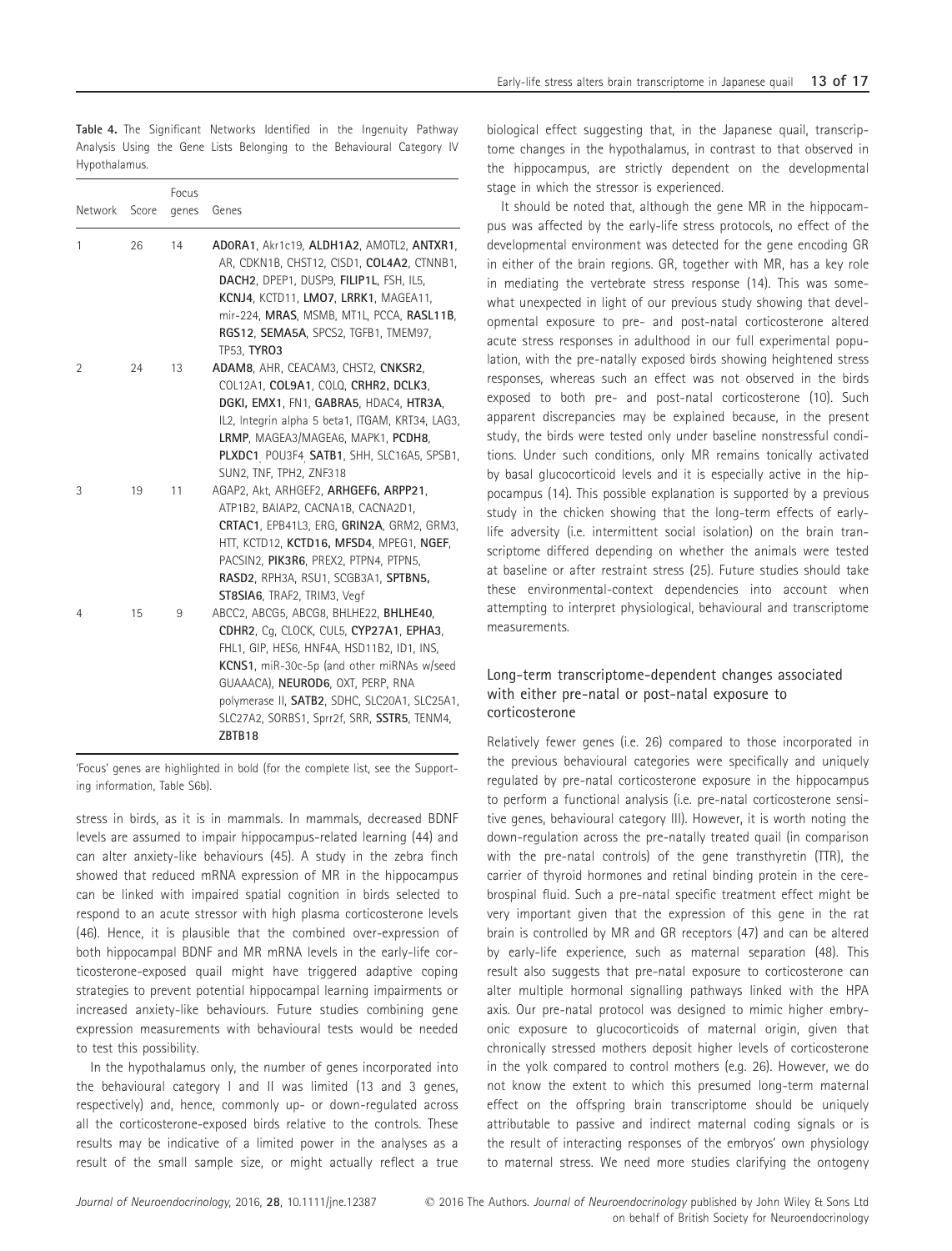![](_page_13_Figure_1.jpeg)

Fig. 8. The second most significant network generated by ingenuity pathway analysis (IPA) showing the up-regulated genes (red) in the hypothalamus (score: 24) that were specifically altered by post-natal exposure to B (gene list obtained by vector analysis behavioural filtering, category IV). The network is displayed with nodes (i.e. genes) and edges (i.e. biological interactions among nodes); in white, the not user-specific genes as a result of interactions with the submitted (i.e. user specific) genes. Solid lines connecting the genes indicate direct interactions between the nodes and dashed lines implied indirect interactions.

of the stress physiology in both precocial and altricial species and specifically addressing potential pre-natal sensitive windows and hence the capacity of the embryo to actively respond to maternal signalling as it develops in the egg.

Although no genes were specifically and uniquely changed by exposure to post-natal corticosterone upon adulthood in the hippocampus (post-natal corticosterone sensitive genes, behavioural category IV), several genes (i.e. 71) in the hypothalamus were incorporated in this category. The functional network analysis suggested a central role for the serotonergic system in this context (Fig. 8). These data support the hypothesis of the cross-talk between serotonin and the HPA axis and also highlight the importance of these two systems in driving the long-term effects of stress developmental programming (49). A study in mice suggested significant regulatory interactions between serotonin and the corticotrophin-releasing hormone signalling pathway via the activation of the serotonin receptor HTR2C within the hypothalamus (50). The latter findings support the results from our functional analysis that showed links between the up-regulated gene coding the serotonin receptor 3A (HTR3A) and the gene coding the corticotrophin-releasing hormone receptor 2 (CRHR2), which was also up-regulated in

response to post-natal stress; these two genes clustered together in the second top significant network (Fig. 8). In the chicken, in ovo exposure of corticosterone caused dose-dependent expression changes in hypothalamic serotonergic genes (including up-regulation of the serotonin receptor HTR1A and down-regulation of the serotonin biosynthetic enzyme tryptophan hydroxylase) and HPA axis genes (including down-regulation of corticotrophin-releasing hormone), and these changes were associated with enhanced aggressive behaviour (20). Although aggressive behaviours were not measured in our experimental birds, it is plausible to speculate that the observed hypothalamic transcriptome changes in the postnatally treated quail may be associated with distinct behavioural strategies.

#### Main organismal functions that were altered by pre- and post-natal exposure to corticosterone

The two pathway analyses performed in the present study suggested that exposure to developmental stress de-regulated and impaired various biological functions that were associated overall with increased risks of neurological diseases and organismal injuries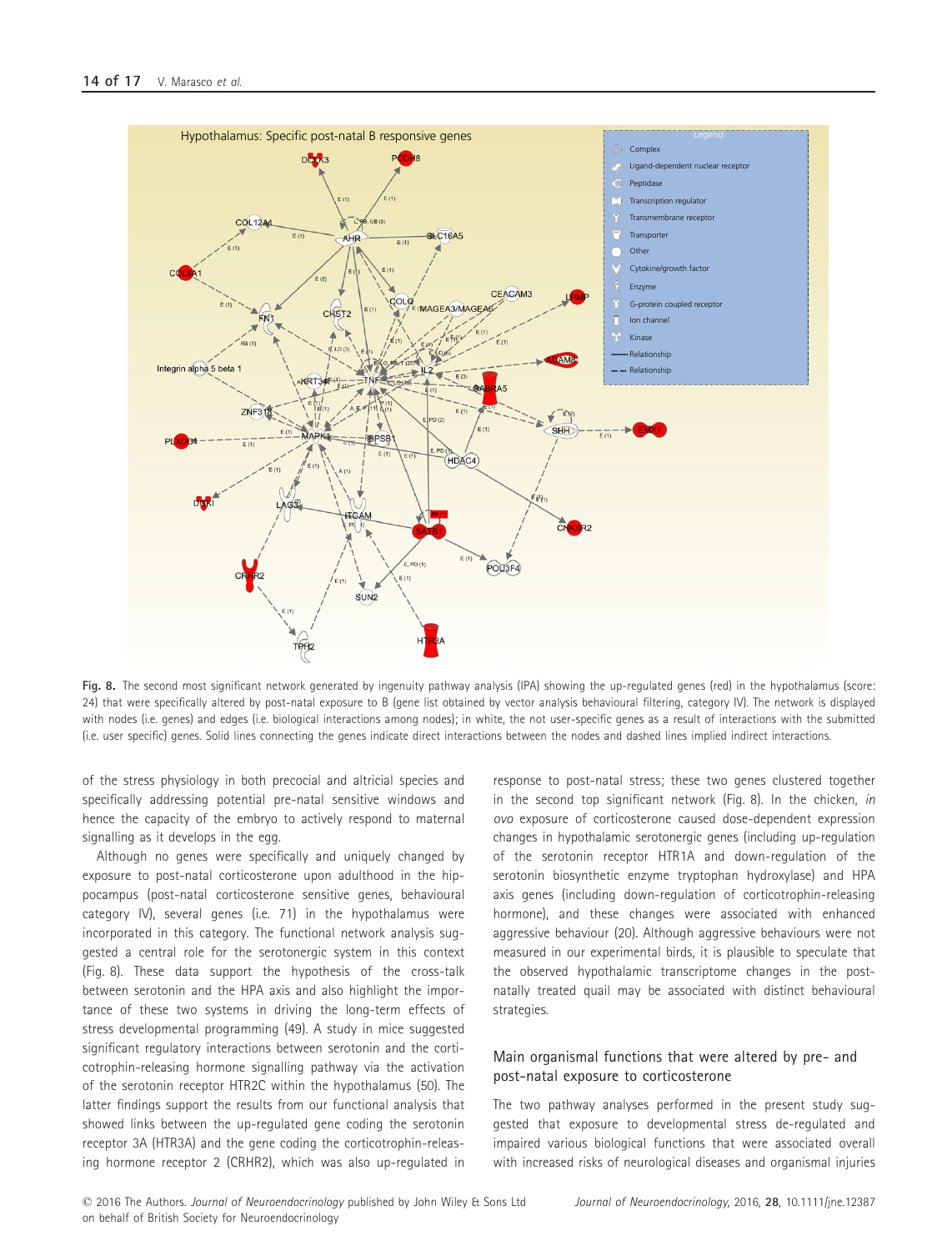(Figs 5 and 7) and, in both the hippocampus and hypothalamus, cancer was the most representative functional category. Although these data suggest a harmful and presumably 'maladaptive' outcome of early-life stressful circumstances in line with biomedical studies (4), these results may be biased by the large amount of data originating from cancer research. The idea that developmental stressful conditions may actually be beneficial and confer Darwinian fitness advantages, at least during certain age periods and depending on the environmental context, is based on recent experimental studies in the field of behavioural ecology and eco-physiology (1,5,6). The integration of transcriptome metrics in studying the 'ecology of stress' should heavily contribute to opening different scenarios when attempting to investigate the extent to which developmental stress programming may maximise an individual's fitness outcomes and also to furthering our understanding of the integrative role in adaptation of the stress system.

#### Conclusions

In summary, we have shown that exposure of the Japanese quail to exogenous corticosterone during pre- and post-natal stages of development caused long-term changes in the brain transcriptome signature within the hippocampus and hypothalamus, which are two key regulatory regions of the HPA axis. Interestingly, the gene expression responses observed as a consequence of early-life corticosterone exposure were functionally inter-related and included known markers of the programming actions of early-life adversity. These included brain-derived neurotrophic factor and mineralocorticoid receptor within the hippocampus, as well as corticotrophin-releasing hormone and serotonin receptors in the hypothalamus. These results indicate important overlaps with the previous literature on early-life adversity. Our data suggest that increases in glucocorticoid stress hormones may be a fundamental mechanism through which the long-term phenotypic effects of early-life stressful conditions emerge and can potentially persist throughout an individual's lifespan. We also showed that the effects of exposure to corticosterone on the brain transcriptome were developmental-stage dependent. Within the hippocampus, the largest number of differentially expressed genes were the genes similarly altered across all of the stress-exposed individuals compared to the controls, suggesting that this brain region is similarly sensitive to both pre- and post-natal stress. By contrast, within the hypothalamus, transcriptome profiling was mostly influenced by postnatal stress alone. These data strongly emphasise the need for more work across different vertebrate species with respect to developmental timings and potential sensitive windows. Future work in this area would also contribute to understanding the potential adaptive role of long-term transcriptional adjustments in response to early-life stress and the extent to which they relate to phenotypic differences at the individual level, especially those affecting key organismal fitness traits such as reproduction and longevity outputs. We also need more work aiming to understand whether early-life environmentally-driven phenotypic variation could be transferred to the next generations and, in this context, the integration of transcriptome measurements with targeted epigenetic analyses will be of key importance

#### Acknowledgements

We thank Malcolm McColl and Carol Chestnut for assistance with the animal work, as well as Julie Galbraith and Jing Wang for providing laboratory support for the transcriptome analyses. We also thank Neil Metcalfe, David Costantini, the Editor and three anonymous reviewers for providing useful comments on previous drafts. Funding was provided by a Kelvin Smith PhD Scholarship from the University of Glasgow (VM, PH, JR and KAS) and a Biotechnology and Biological Sciences Research Council David Phillips Research Fellowship (KAS). Raw RNA-sequencing data are available from the European Nucleotide Archive (ENA), study accession number PRJEB13250 (<http://www.ebi.ac.uk/ena/data/view/PRJEB13250>).

Received 3 November 2015, revised 4 March 2016, accepted 15 March 2016

#### References

- 1 Monaghan P. Early growth conditions, phenotypic development and environmental change. Philos Trans R Soc B Biol Sci 2008; 363: 1635–1645.
- 2 Mousseau TA, Fox CW. The adaptive significance of maternal effects. Trends Ecol Evol 1998; 13: 403–407.
- 3 Barker DJP, Bull AR, Osmond C, Simmonds SJ. Fetal and placental size and risk of hypertension in adult life. Br Med J 1990; 301: 259–262.
- 4 Cottrell EC, Seckl J. Prenatal stress, glucocorticoids and the programming of adult disease. Front Behav Neurosci 2009; 3: 19.
- 5 Monaghan P, Haussmann MF. The positive and negative consequences of stressors during early life. Early Human Dev 2015; 91: 643–647.
- 6 Costantini D, Metcalfe NB, Monaghan P. Ecological processes in a hormetic framework. Ecol Lett 2010; 13: 1435–1447.
- 7 Gluckman PD, Hanson MA, Beedle AS. Early life events and their consequences for later disease: a life history and evolutionary perspective. Am J Hum Biol 2007; 19: 1–19.
- 8 Bock J, Rether K, Groeger N, Xie L, Braun K. Perinatal programming of emotional brain circuits: an integrative view from systems to molecules. Front Neurosci 2014; 8: 11.
- 9 Love OP, Williams TD. Plasticity in the adrenocortical response of a free-living vertebrate: the role of pre- and post-natal developmental stress. Horm Behav 2008; 54: 496–505.
- 10 Marasco V, Robinson J, Herzyk P, Spencer KA. Pre- and post-natal stress in context: effects on the stress physiology in a precocial bird. J Exp Biol 2012; 215: 3955–3964.
- 11 Marasco V, Spencer KA, Robinson J, Herzyk P, Costantini D. Developmental post-natal stress can alter the effects of pre-natal stress on the adult redox balance. Gen Comp Endocrinol 2013; 191: 239–246.
- 12 Zimmer C, Boogert NJ, Spencer KA. Developmental programming: cumulative effects of increased pre-natal corticosterone levels and post-natal unpredictable food availability on physiology and behavior in adulthood. Horm Behav 2013; 64: 494–500.
- 13 Spencer KA, Evans NP, Monaghan P. Postnatal stress in birds: a novel model of glucocorticoid programming of the hypothalamic-pituitaryadrenal axis. Endocrinology 2009; 150: 1931–1934.
- 14 de Kloet ER, Vreugdenhil E, Oitzl MS, Joels M. Brain corticosteroid receptor balance in health and disease. Endocr Rev 1998; 19: 269–301.
- 15 McEwen BS. The ever-changing brain: cellular and molecular mechanisms for the effects of stressful experiences. Dev Neurobiol 2012; 72: 878–890.
- 16 Lupien SJ, McEwen BS, Gunnar MR, Heim C. Effects of stress throughout the lifespan on the brain, behavior and cognition. Nat Rev Neurosci 2009; 10: 434–445.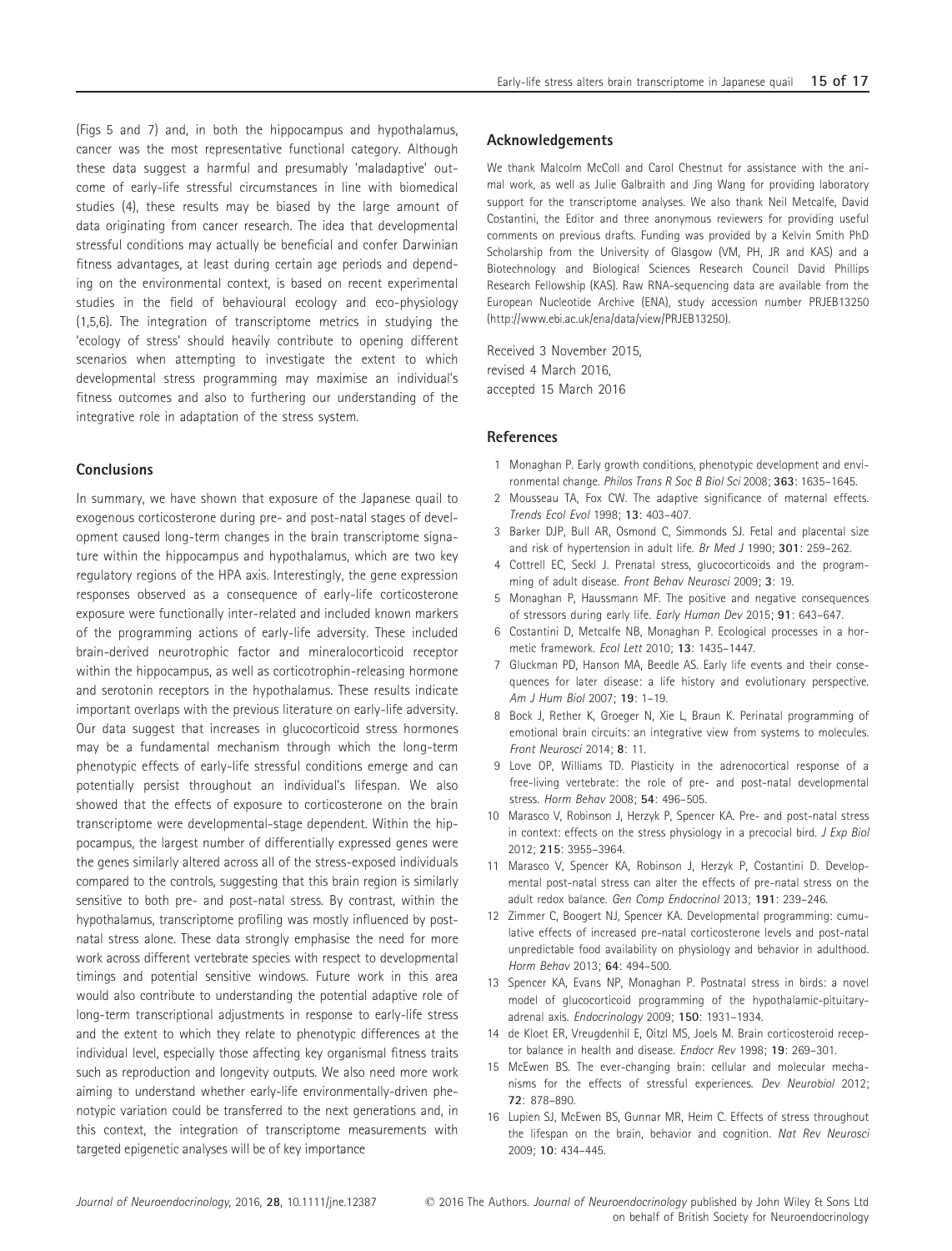- 17 Maccari S, Piazza PV, Kabbaj M, Barbazanges A, Simon H, Lemoal M. Adoption reverses the long-term impairment in glucocorticoid feedback induced by prenatal stress. J Neurosci 1995; 15: 110–116.
- 18 Barbazanges A, Piazza PV, Lemoal M, Maccari S. Maternal glucocorticoid secretion mediates long-term effects of prenatal stress. J Neurosci 1996; 16: 3943–3949.
- 19 Takahashi LK, Turner JG, Kalin NH. Prenatal stress alters brain catecholaminergic activity and potentiates stress-induced behavior in adultrats. Brain Res 1992; 574: 131–137.
- 20 Ahmed AA, Ma W, Ni Y, Zhou Q, Zhao R. Embryonic exposure to corticosterone modifies aggressive behavior through alterations of the hypothalamic pituitary adrenal axis and the serotonergic system in the chicken. Horm Behav 2014; 65: 97–105.
- 21 Zimmer C, Spencer KA. Modifications of glucocorticoid receptors mRNA expression in the hypothalamic-pituitary-adrenal axis in response to early-life stress in female Japanese quail. J Neuroendocrinol 2014; 26: 853–860.
- 22 Weaver ICG, Meaney MJ, Szyf M. Maternal care effects on the hippocampal transcriptome and anxiety-mediated behaviors in the offspring that are reversible in adulthood. Proc Natl Acad Sci USA 2006; 103: 3480–3485.
- 23 Lindqvist C, Janczak A, Nätt D, Baranowska I, Lindqvist N, Wichman A, Lundeberg J, Lindberg J, Torjesen PA, Jensen P. Transmission of stressinduced learning impairment and associated brain gene expression from parents to offspring in chickens. PLoS One 2007; 4: e364.
- 24 Nätt D, Lindqvist N, Stranneheim H, Lundeberg J, Torjesen PA, Jensen P. Inheritance of acquired behavior adaptations and brain gene expression in chickens. PLoS One 2009; 4: e6405.
- 25 Goerlich VC, Nätt D, Elfwing M, Macdonald B, Jensen P. Transgenerational effects of early experience on behavioral, hormonal and gene expression responses to acute stress in the precocial chicken. Horm Behav 2012; 61: 711–718.
- 26 Hayward LS, Wingfield JC. Maternal corticosterone is transferred to avian yolk and may alter offspring growth and adult phenotype. Gen Comp Endocrinol 2004; 135: 365–371.
- 27 Hayward LS, Richardson JB, Grogan MN, Wingfield JC. Sex differences in the organizational effects of corticosterone in the egg yolk of quail. Gen Comp Endocrinol 2006; 146: 144–148.
- 28 Jenkins SA, Porter TE. Ontogeny of the hypothalamo-pituitary-adrenocortical axis in the chicken embryo: a review. Domest Anim Endocrinol 2004; 26: 267–275.
- 29 Puelles L, Martinez-de-la-Torre M, Paxinos G, Watson C, Martinez S. The Chick Brain in Stereotaxic Coordinates: An Atlas Featuring Neuromeric Subdivisions and Mammalian Homologies. Amsterdam: Academic Press, 2007.
- 30 Kayang B, Fillon V, Inoue-Murayama M, Miwa M, Leroux S, Feve K, Monvoisin JL, Pitel F, Vignoles M, Mouilhayrat C, Beaumont C, Ito S, Minvielle F, Vignal A. Integrated maps in quail (Coturnix japonica) confirm the high degree of synteny conservation with chicken (Gallus gallus) despite 35 million years of divergence. BMC Genom 2006; 7: 101.
- 31 Ockendon NF, O'Connell LA, Bush SJ, Monzon-Sandoval J, Barnes H, Szekely T, Hofmann HA, Dorus S, Urrutia AO. Optimisation of next generation sequencing transcriptome annotation for species lacking sequenced genomes. Mol Ecol Resour 2016; 16: 446–458.
- 32 Kawahara-Miki R, Sano S, Nunome M, Shimmura T, Kuwayama T, Takahashi S, Kawashima T, Matsuda Y, Yoshimura T, Kono T. Next-generation sequencing reveals genomic features in the Japanese quail. Genomics 2013; 101: 345–353.
- 33 Trapnell C, Pachter L, Salzberg SL. TopHat: discovering splice junctions with RNA-seq. Bioinformatics 2009; 25: 1105–1111.
- 34 Anders S, Huber W. Differential expression analysis for sequence count data. Genome Biol 2010; 11: R106.
- 35 Hardcastle TJ, Kelly KA. baySeq: empirical Bayesian methods for identifying differential expression in sequence count data. BMC Bioinformatics 2010; 11: 422.
- 36 Breitling R, Armengaud P, Amtmann A, Herzyk P. Rank products: a simple, yet powerful, new method to detect differentially regulated genes in replicated microarray experiments. FEBS Lett 2004; 573: 83–92.
- 37 Breitling R, Herzyk P. Rank-based methods as a non-parametric alternative of the t-statistic for the analysis of biological microarray data. J Bioinform Comput Biol 2005; 3: 1171–1189.
- 38 Storey JD, Tibshirani R. Statistical significance for genomewide studies. Proc Natl Acad Sci USA 2003; 100: 9440–9445.
- 39 Breitling R, Armengaud P, Amtmann A. Vector analysis as a fast and easy method to compare gene expression responses between different experimental backgrounds. BMC Bioinformatics 2005; 6: 181.
- 40 Mebratu Y, Tesfaigzi Y. How ERK1/2 Activation controls cell proliferation and cell death is subcellular localization the answer? Cell Cycle 2009; 8: 1168–1175.
- 41 Shinoda Y, Sadakata T, Nakao K, Katoh-Semba R, Kinameri E, Furuya A, Yanagawa Y, Hirase H, Furuichi T. Calcium-dependent activator protein for secretion 2 (CAPS2) promotes BDNF secretion and is critical for the development of GABAergic interneuron network. Proc Natl Acad Sci USA 2011; 108: 373–378.
- 42 Cirulli F, Francia N, Berry A, Aloe L, Alleva E, Suomi SJ. Early life stress as a risk factor for mental health: role of neurotrophins from rodents to non-human primates. Neurosci Biobehav Rev 2009; 33: 573–585.
- 43 Boersma GJ, Tamashiro KL. Individual differences in the effects of prenatal stress exposure in rodents. Neurobiol Stress 2015; 1: 100–108.
- 44 Schaaf MJM, de Kloet ER, Vreugdenhil E. Corticosterone effects on BDNF expression in the hippocampus implications for memory formation. Stress 2000; 3: 201–208.
- 45 Duman RS, Monteggia LM. A neurotrophic model for stress-related mood disorders. Biol Psychiatry 2006; 59: 1116–1127.
- 46 Hodgson ZG, Meddle SL, Roberts ML, Buchanan KL, Evans MR, Metzdorf R, Gahr M, Healy SD. Spatial ability is impaired and hippocampal mineralocorticoid receptor mRNA expression reduced in zebra finches (Taeniopygia guttata) selected for acute high corticosterone response to stress. Proc R Soc B Biol Sci 2007; 274: 239–245.
- 47 Martinho A, Goncalves I, Costa M, Santos C. Stress and glucocorticoids increase transthyretin expression in rat choroid plexus via mineralocorticoid and glucocorticoid receptors. J Mol Neurosci 2012; 48:  $1 - 13$
- 48 Kohda K, Jinde S, Iwamoto K, Bundo M, Kato N, Kato T. Maternal separation stress drastically decreases expression of transthyretin in the brains of adult rat offspring. Int J Neuropsychopharmacol 2006; 9: 201–208.
- 49 de Kloet ER, Joels M, Holsboer F. Stress and the brain: from adaptation to disease. Nat Rev Neurosci 2005; 6: 463–475.
- 50 Heisler LK, Pronchuk N, Nonogaki K, Zhou L, Raber J, Tung L, Yeo GS, O'Rahilly S, Colmers WF, Elmquist JK, Tecott LH. Serotonin activates the hypothalamic-pituitary-adrenal axis via serotonin 2C receptor stimulation. J Neurosci 2007; 27: 6956–6964.

#### Supporting Information

Additional Supporting Information may be found online in the supporting information tab for this article:

Table S1 TopHat arguments that were deviated from the default settings in the final alignment of the RNA-seq quail reads to the chicken reference genome.

Table S2 The assignment of a particular gene to one of the four behavioural categories was established by filtering the data accord